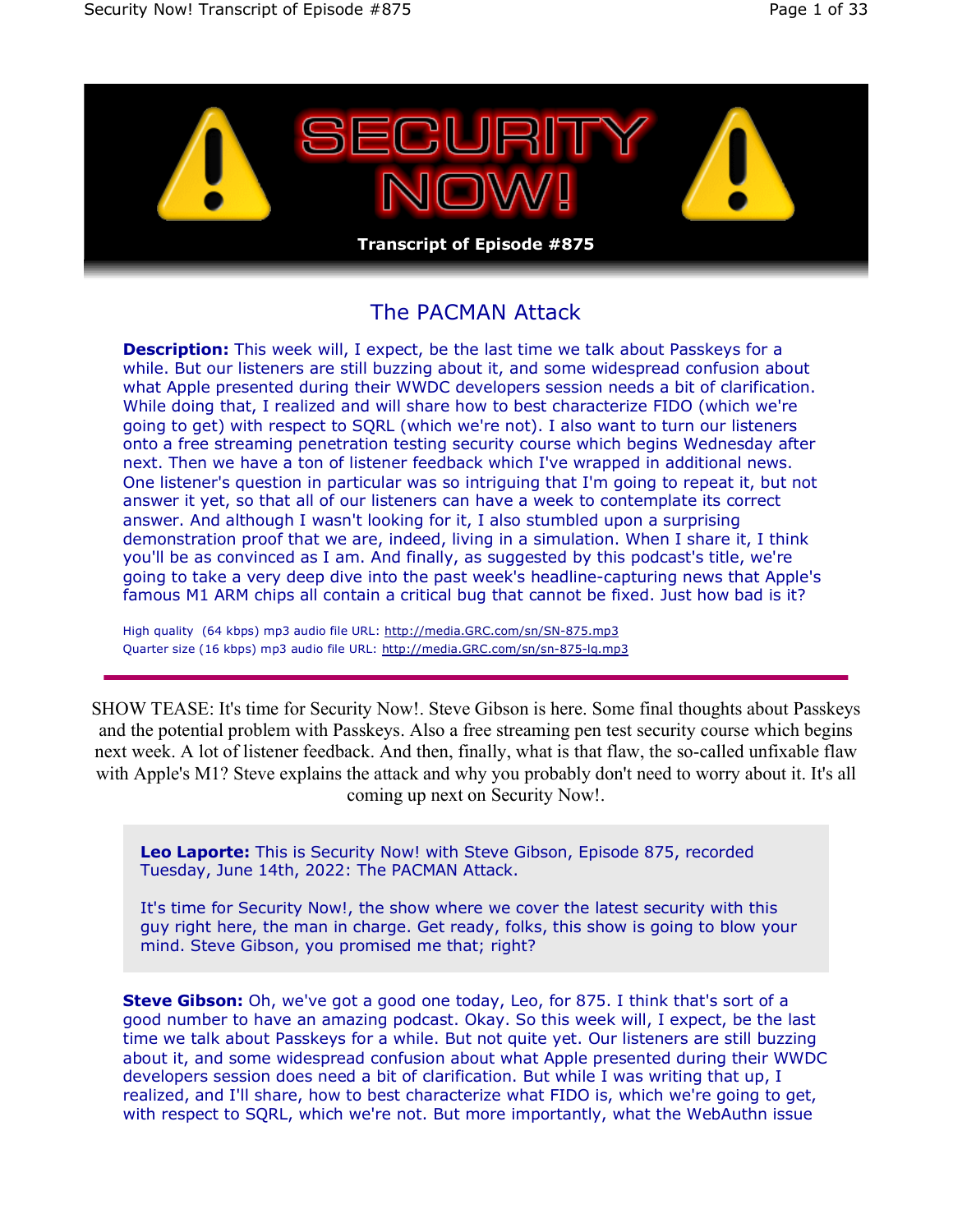is. I mean, that's really the big transformative deal that having FIDO on the front end is going to drive, and it's where all the inertia is going to be.

Anyway, I also want to turn our listeners on to a free streaming penetration testing security course which begins Wednesday after next. Then we have a ton of listener feedback which I've wrapped in additional news. Oh, and one listener's question in particular was so intriguing that I'm going to repeat it, but not answer it yet so that all of our listeners can have a week to contemplate its correct answer.

**Leo:** I love those. All right. My pencil's poised over my note pad. All right.

**Steve:** It just needed it. I mean, it's like a, hmm. And although I wasn't looking for it, I also stumbled upon a surprising demonstration proof that we are indeed living in a simulation. And it's broken. That's the point of the proof.

**Leo:** Wait a minute. The simulation's broken?

**Steve:** Well, reality is.

**Leo:** Oh, okay.

**Steve:** And reality can't be broken unless there's a bug in the simulation. Anyway, when I share it, I think you'll be as convinced as I am. So kind of maybe we're going to rock everyone's world today.

**Leo:** Let's do it.

**Steve:** Finally, as suggested by this podcast's title - oh, which I forgot to mention is "The PACMAN Attack" - we're going to take a very deep dive into the past week's headlinecapturing news that Apple's famous M1 ARM chips, and presumably the M2s coming soon, all contain a critical bug that cannot be fixed. We'll find out just how bad it is.

**Leo:** Yikes.

**Steve:** And Leo, I've got the weirdest Picture of the Week. You can't argue with it. You know? But it's - who printed this on a cable?

**Leo:** That's a good question, and I'm seeing it, so I know what you're saying. Well, we'll find out in a moment.

**Steve:** Okay. This is not my fault. I didn't do this.

**Leo:** Not your fault.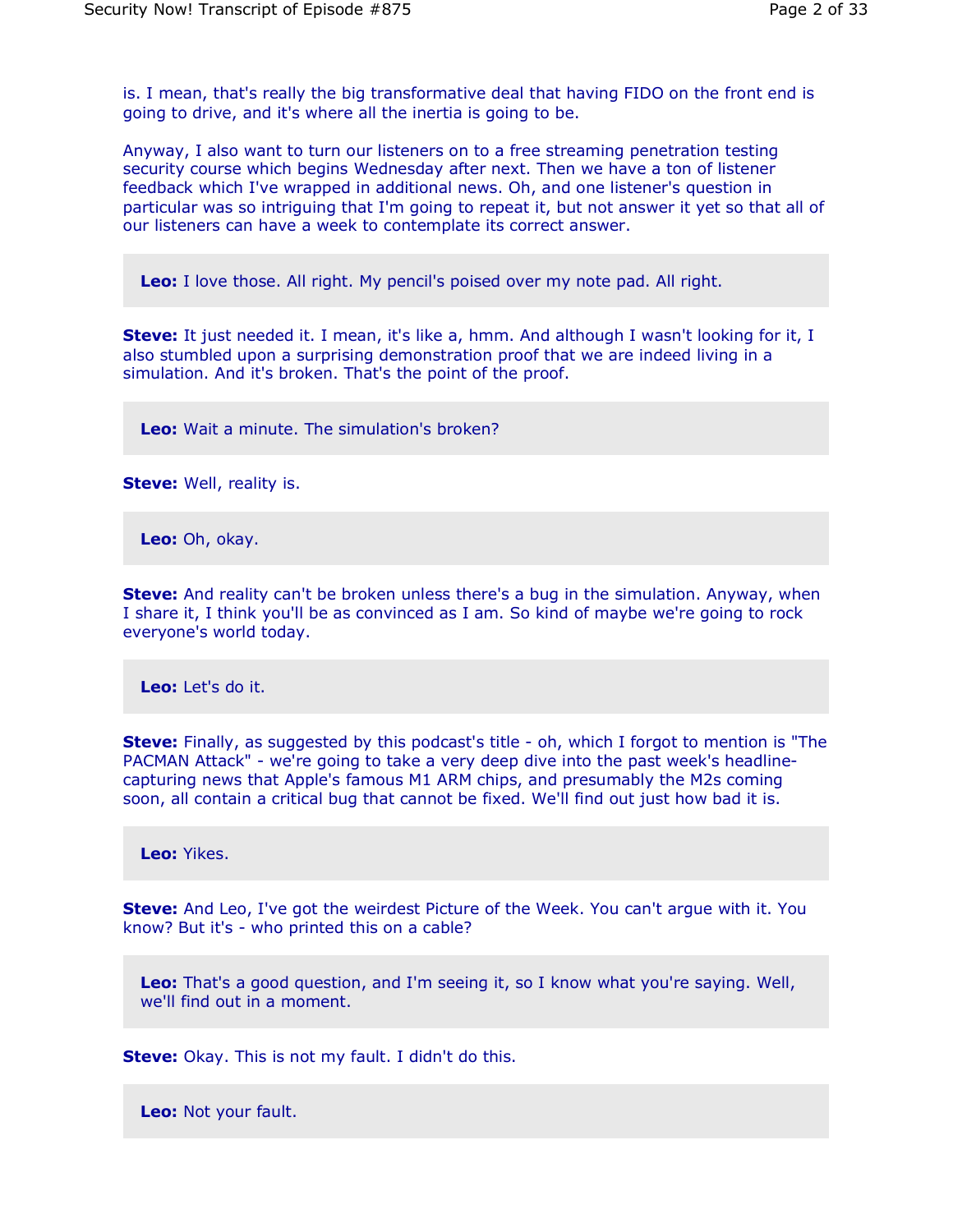**Steve:** Okay. So what we've got here is an Ethernet cable. You know, CAT 5 or CAT 6. And it says, it's printed, very authentic-looking, I mean, I believe that this cable actually has this printed on it. It says "Cut here to activate firewall." And then it's got an arrow pointing to a little line, and you can see an arrow pointing from the other direction where it probably says the same thing, "Cut here to activate firewall," telling you that, yeah, I mean, it just must be somebody who is making cable with a great sense of humor, who said, okay, we'll just put something funny on it.

**Leo:** He's not wrong. He's not wrong.

**Steve:** No. And the person who sent this to me used a big red rectangle to highlight that phrase. Unfortunately, it overlays the top-level domain. I can see www...

**Leo:** We want to know where you get this, don't we.

**Steve:** Yes, yes. I was like, okay, where, what? So I can't see what the top-level domain is. It's www.bit dot something. Looks like maybe an "n" something. I don't know. I mean, I think the shortest TLD is two characters, so I think we're missing...

**Leo:** Maybe an "l"? Bit.nl, that's Netherlands; right?

**Steve:** That feels like, yes.

**Leo:** This feels like a Dutch joke.

**Steve:** It does.

**Leo:** Cut here to activate firewall.

**Steve:** Yeah, yeah.

**Leo:** I love it because they give you a line and arrows pointing at the line so just in case you're concerned about where you're cutting, you know exactly.

**Steve:** Yeah, well, because you wouldn't want to cut like in the middle of one of those words.

**Leo:** No, no. Cut the right spot.

**Steve:** Because, you know, who knows what would happen?

**Leo:** It's got to be made up. Don't you think it's made up?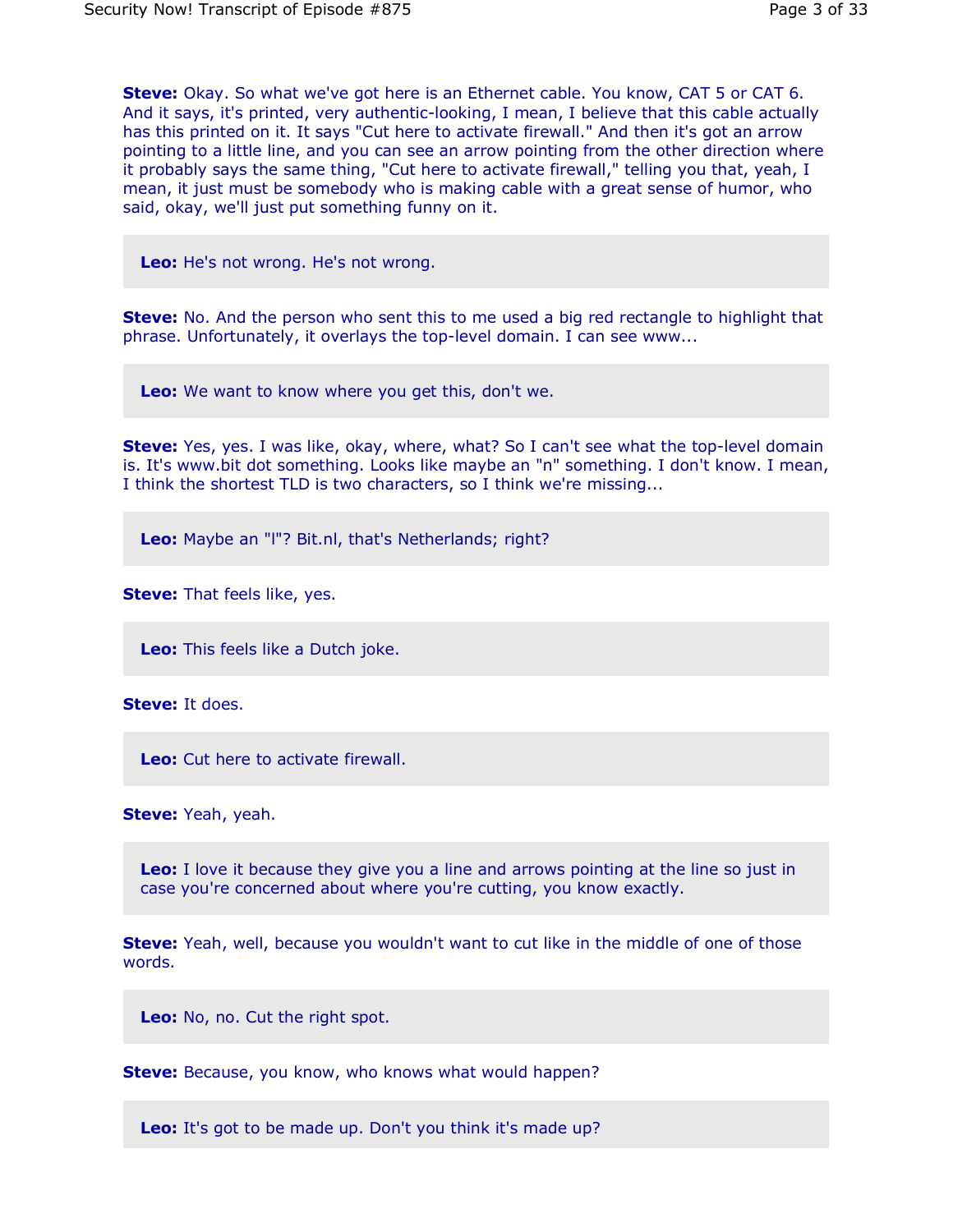**Steve:** You mean the whole picture was, like, faked?

**Leo:** Yes.

**Steve:** It's pretty good, Leo.

**Leo:** I'm going to go to bit.nl, and I'll find out for you. If I can order them, I'm getting you a whole roll. We'll call it the Security Now! - oh, yeah. You know what? It's a datacenter, bit.nl. It's in Dutch, but a datacenter's network managed hosting in the cloud. So I think they did this as a joke. I love it. I love it.

**Steve:** Very cool.

**Leo:** Yeah.

**Steve:** Okay. So I heard from many different listeners that during the WWDC developer presentation on Passkeys, Apple talked about synchronizing keys. So I listened carefully to the entire presentation. For anyone who's interested, the 34-minute presentation video is this week's GRC shortcut of the week. So that means it's https://grc.sc/875. As I said, it's about a 34-minute presentation, 33 or 34. And I believe that what these people thought they heard was Apple addressing the need for - or thought that what they heard being Apple addressing the need for the type of synchronization we talked about last week, syncing apps across non-Apple ecosystems like Android and Windows, is not what happened. I found no mention of anything like that anywhere in the presentation, nor is it anywhere in the developer docs, which I've also linked to in the show notes, for anybody who wants to jump right to it.

The types of Passkey sharing Apple supports is first and foremost using the iCloud Keychain, of course, to dynamically synchronize keys, these Passkeys, across an individual user's Apple ecosystem. So as we know, all Apple devices thus will remain synchronized. The other form of sharing Apple described uses AirDrop to pass logon credentials to another user. And AirDrop can also be used to permanently pass a Passkey to someone else for some site or service, permanently adding it to their Keychain to use from then on. So that's sort of like explicit, here's my Passkey, you can now use it to log on as me. But so far, from everything I've seen, Apple has in no way suggested that they will ever be synchronizing Passkeys with external non-Apple platforms. Nothing has been said so far either way. They haven't said they're not going to, but nobody seems to have asked that question, and it was not part of the developer presentation.

But Apple's example solution of using Airdrop to send a Passkey to another person's iDevice - like a friend of yours, a spouse, a child, a sibling, whatever - for their subsequent use, highlighted something that I think is important to understand. And this is where, in thinking about it, I realized what really makes SQRL different from FIDO and why. SQRL is a complete solution for secure remote logon; whereas FIDO and technically FIDO2 with its Passkeys, is a replacement for usernames and passwords. The two are not the same.

For example, take the case of giving someone else access to a site. If you give them your Passkey, which is Apple's solution, demonstrated during the developer presentation, then they are now "you" on that site in every meaningful way. When they authenticate, it's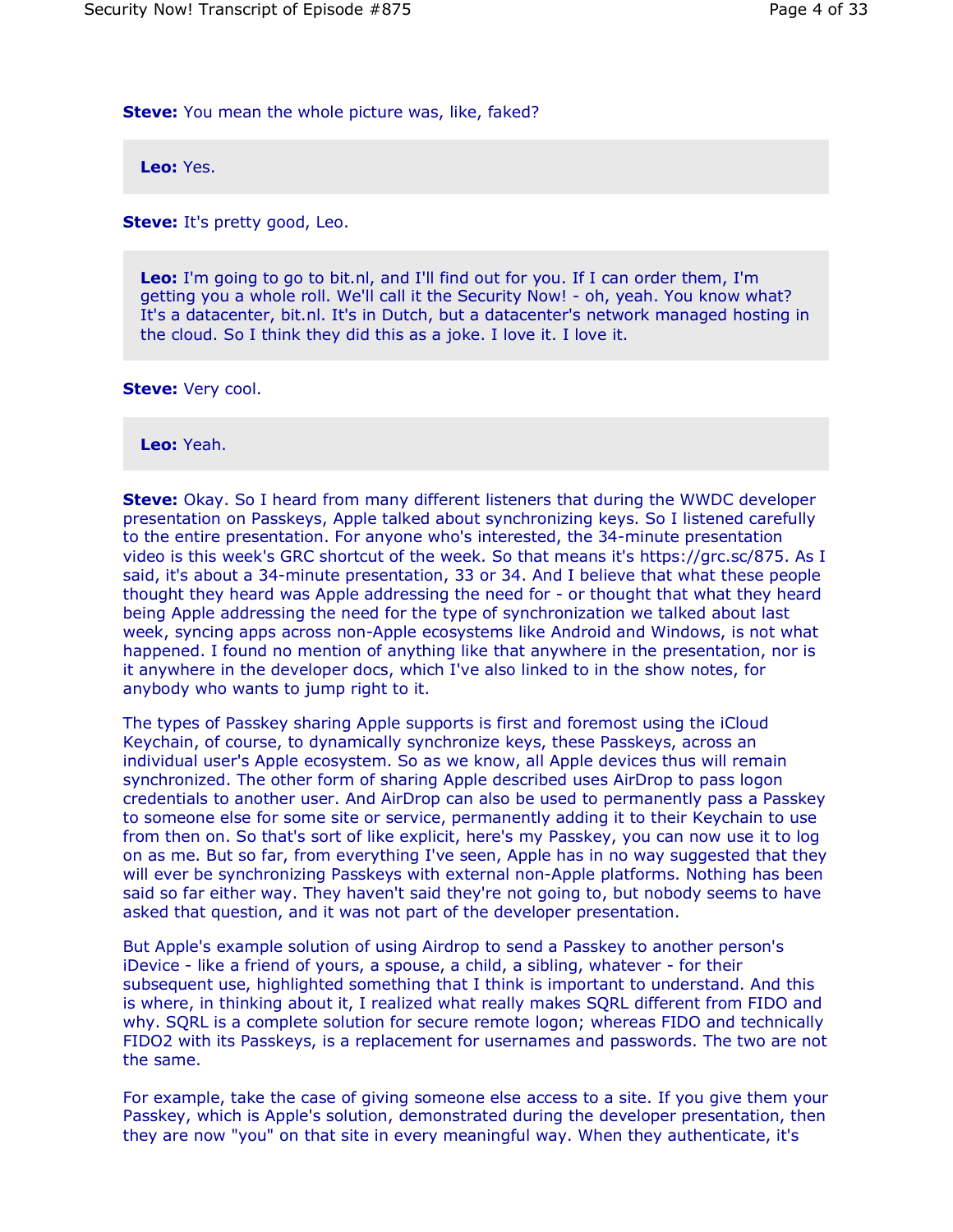you authenticating because they're using your Passkey. It's the exact equivalent of you giving them your username and password. And since they are you, they can see your settings, your private details, everything that you can see and do when you log in using that same Passkey. And since they are you, they're presumably also able to change the Passkey to lock you out. And they can presumably pass it along to others, unless Apple has realized that secondary Passkey sharing is a really bad idea and should be blocked, which would technically be possible. I don't know either way.

**Leo:** Well, this is the situation we're in right now. When Lisa needs the login to our Comcast account, I just send her my password and login.

**Steve:** Right.

**Leo:** She doesn't have a separate one because it's the same account.

### **Steve:** Right.

**Leo:** So that's the standard. Does SQRL solve that with some sort of shared access? No.

**Steve:** Uh-huh. Of course. Of course.

**Leo:** How could it? Because Comcast only has one login for my account.

**Steve:** Okay. So I don't know either way whether they're going to block secondary Passkey sharing. In any event, when you volunteer to give your Passkey to someone else, your site access has now escaped your control. And I agree with you, Leo. It's exactly the same thing.

We solved this with SORL. If you want to allow someone to share some access to an account as a guest for example, sharing a Netflix account you obtain a one-time invitation token from the site and provide it to them. When they attempt to log into the site with their own SQRL ID, the site doesn't know them, so it prompts them to create a new account or to use an outstanding invitation if they have one. Their use of the invitation identifies them to the site as a guest of yours, enabling them to subsequently log into your account using their SQRL ID. Since they're using their SQRL ID - and we just sold a copy of SpinRite 6. Thank you, if you're a listener.

**Leo:** Woohoo.

**Steve:** Since they're using their SQRL ID, and guests are unable to request invitations for others, you, as the account owner, retain control. And you're able to rescind their guest access status at any time, which isn't possible otherwise, I mean in traditional username and password sharing. And this all scales seamlessly to enterprise use when hundreds of users might need to share access to common resources. It's called "Managed Shared Access," and it's part of the SQRL solution. It's already there. We have an online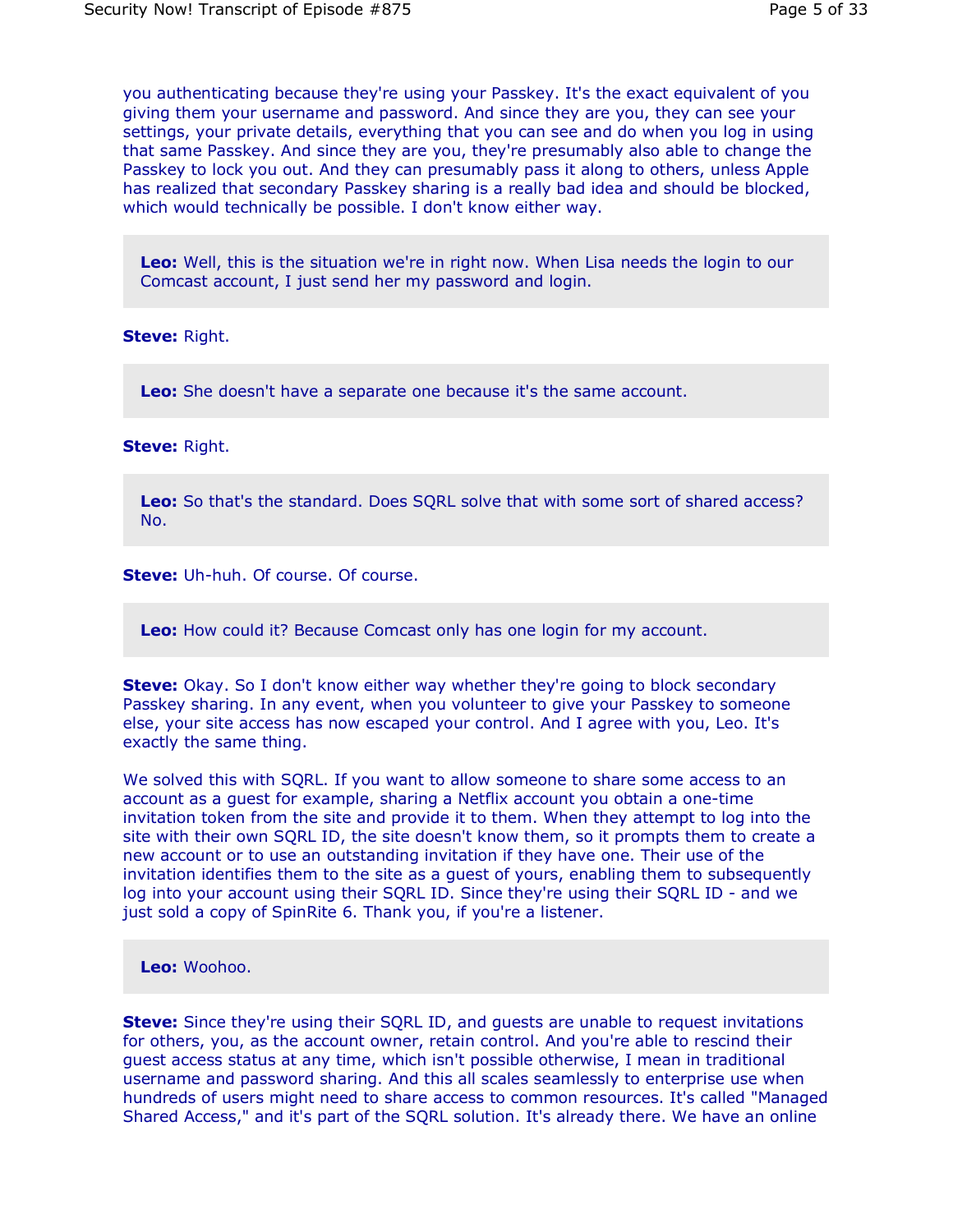demo with the entire solution working, and its operation is fully worked out and specified. And needless to say, there's a lot more to SQRL.

So as it stands, the FIDO2 Passkeys system is without question more secure than usernames and passwords. No doubt about it. It's definitely superior. But the FIDO designers were crypto people working to solve one small part of the much larger problem of practical real-world user authentication. They didn't think the whole problem through because that was never their charter. They could credibly say it wasn't their job. It wasn't. But even in a FIDO2 Passkeys world, that job still needs to be done. SQRL does it; but unfortunately, FIDO and Passkeys does not do it.

Unfortunately, this means that instead of being as revolutionary as it could have been, we get another half-baked solution. It's way better than what came before, but it missed the opportunity, which comes along so rarely, to address the practical needs of, and really solve, the network authentication problem. Rather than the true breakthrough that SQRL's adoption would have meant, we're going to get incremental progress. It's definitely progress. But because it wasn't really thought through as an entire solution, FIDO is basically a crypto hack. It also brings a whole new set of problems. If FIDO is to be our solution, we really do need some form of centralized Passkey storage and synchronization, not only within a vendor, but also across vendors.

Last week, someone calling themselves Captain Jack Xno mentioned @SGgrc in a tweet to someone else, so it appeared in my Twitter feed. Captain Jack wrote to this other person: "You may be excited about Passkeys, but SQRL was carefully developed over seven years by @SGgrc and solves problems you may not even realize you'd have." And he mentioned potentially cross-platform portability. And yeah, as we know, SQRL does that. And it does so much more.

Someone tweeting as @drnathanpgibson, I mean, that's his Twitter handle, said: "Hi Steve. Loved your detailed breakdown of Passkey. You mentioned waiting for password managers to start providing sync services for these FIDO2 private keys. I see that LastPass seems to be promising something 'later this year.'" And then he has a link to the blog. He says: "Do you know anything more about when this syncing might be coming to a password manager near me?"

And so I saw LastPass's blog post last Monday the 6th. It was a bit confusing. And, I mean, I spent some time trying to figure out what they were saying because they were at the same time also promoting the new use of what they called "No more passwords today." And what I understand is that apparently that's by the use of their own LastPass authenticator which would use the biometrics present on a handset. Thus you could unlock your LastPass vault without using a master password. Okay, so not that big an announcement.

But separate from that immediate announcement was indeed a forward-looking statement of their intention to support FIDO2 Passkeys. So that's not today, but at least one major password manager is taking aim at this problem. And if one does, they'll all need to. So I suspect that the biggest effect of Apple's, Google's, and Microsoft's support may be to induce websites to bring up their own support for WebAuthn, which is what's necessary on the back end. And so let's talk for a minute about...

**Leo:** By the way, that's what 1Password says they're going to do is support Authn.

## **Steve:** Good. Good.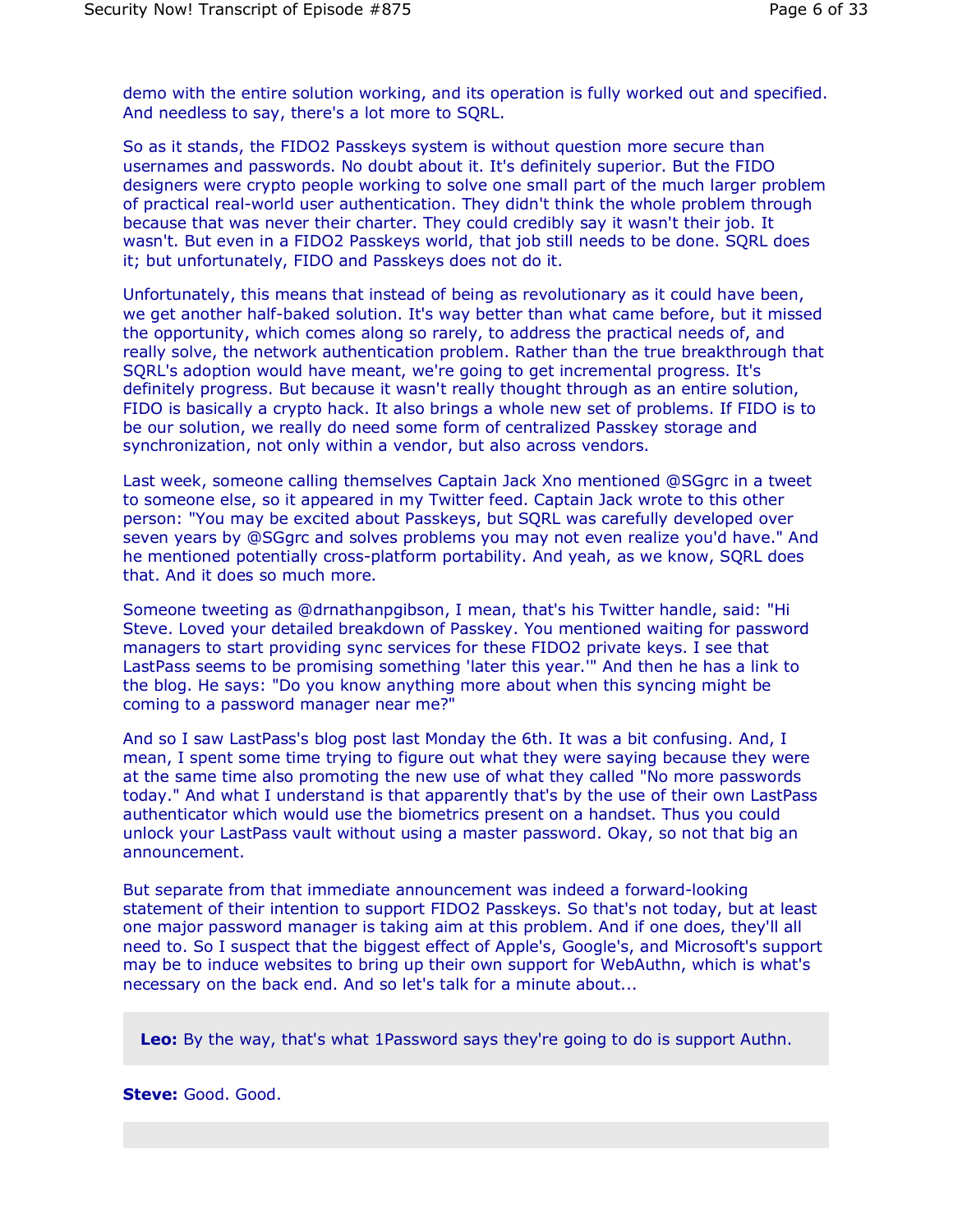**Leo:** Yeah. So that's the way to do it; right?

### **Steve:** Yes.

**Leo:** And then presumably there'd be an export/import feature from 1Password Manager or iCloud, I would hope.

**Steve:** I would - well, yes. Now, it'll be really interesting to see whether Apple allows a wholesale export.

**Leo:** Well, they say they are. They say there's an export feature. Yeah?

**Steve:** No. No.

**Leo:** They didn't say that.

**Steve:** No. They said there's a Passkey sharing, which is different. You use Airdrop to send one key to a phone...

**Leo:** No, no, I know that's not the same. But somebody told me. You've watched the presentation.

**Steve:** I watched the presentation. I read the developer docs. There's not a word about...

**Leo:** Oh, okay. There's no export.

**Steve:** About export. And if I'm wrong, listeners, please correct me. I'd much rather it be true that they're going to allow export than just be a curmudgeon and say, wow, they didn't get it right. So if anyone finds that there's an export of Passkeys from i-land, I want to know.

Okay. So WebAuthn. The heavy lift that FIDO will face and that SQRL would have faced was the need for backend web server support. As we know, it's surprising, always surprising how slowly things change. No question about it, it's going to take years. It's going to take all of the major web server platforms to build it in, then for all of the existing web servers to be upgraded to support it and then to do whatever they need to do on their end to actually give it a database and enable it and have the lights on. And since it's not clear that there's a huge benefit to them, since things are sort of working as-is, I think we can expect it's going to take a while. Think about how long it took for the "Logon with Facebook" and "Logon with Google" OAuth kludge to finally become popular. And it's still far from universal. It's around, you encounter it, but you certainly can't use it everywhere.

What you can use everywhere is the original fill-out-the-form username and password. The reason password managers were an overnight hit was that they provided an entirely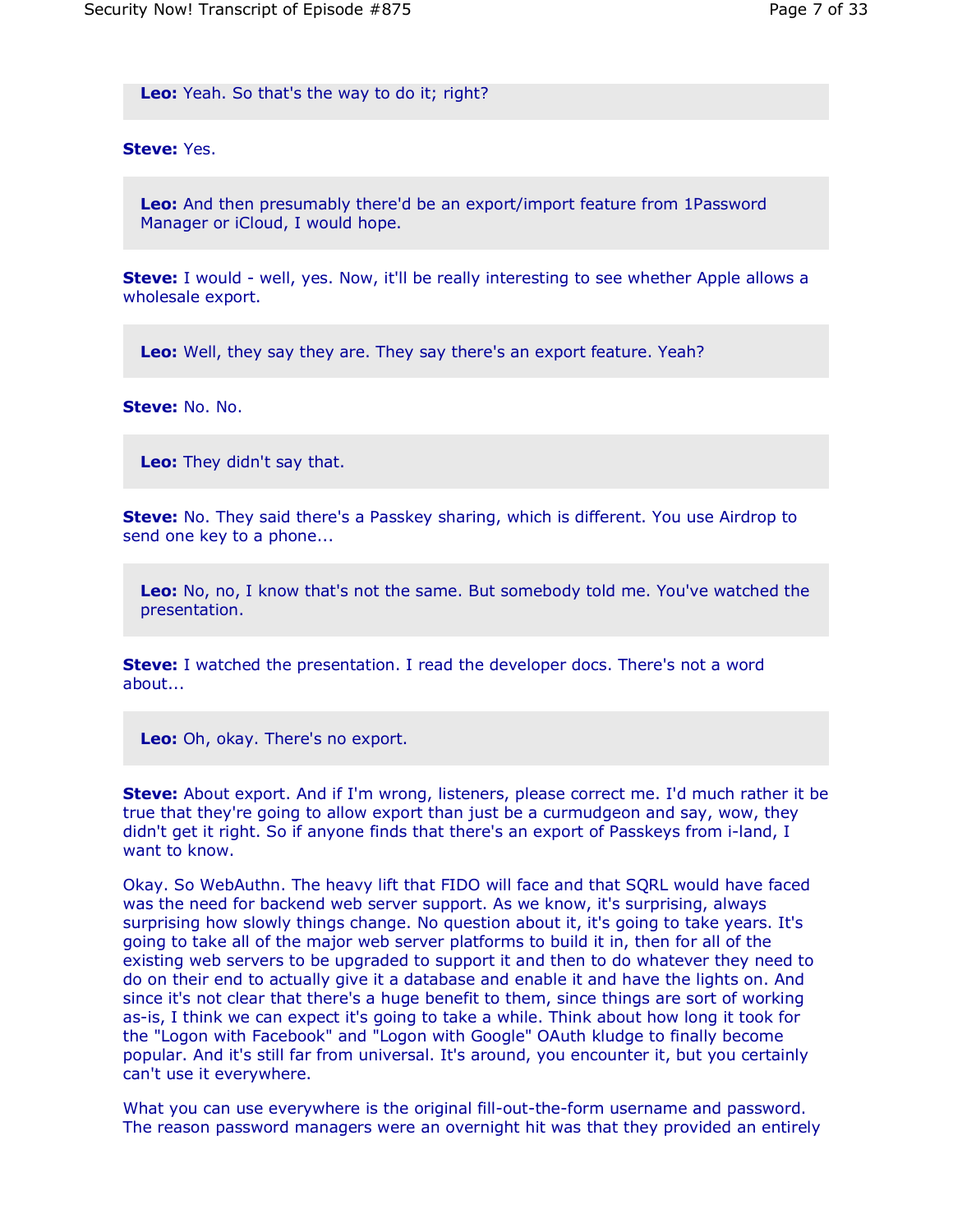client-side solution which did not require any backend change to websites. Web servers didn't know or care how a user was arranging to provide their username and password. And they didn't need to care. But make no mistake, automated form-fill of username and password is and has always been a horrific kludge. The fact that kludges mostly work doesn't make them any less kludgy.

WebAuthn finally, and at long last, changes that. The adoption of WebAuthn, which was approved and formalized by the W3C consortium three years ago, back in 2019, represents a massive and long-needed update to username and password authentication. As I mentioned last week, FIDO and SQRL work essentially the same way. They both give a web server a public key. The web server generates a random nonce which it sends to the browser. The browser, holding the matching private key, which it never releases, signs and returns that nonce to the web server, and the web server uses the public key that it has on file to verify the returned signature. What WebAuthn is and does is provide all of the mechanics, definitions, protocols, specifications, and implementations of that new form of interchange between a web server and a web client.

Now, we're likely going to be facing a chicken-and-egg situation for some time. What kind of got lost amid the ballyhoo of Apple's announcement last Monday is the fact that you can't use it anywhere. I mean, it's like having SQRL, which we've had for years now. But you can't actually log in anywhere but GRC and a couple of our...

**Leo:** TWiT.community also. You can use your SQRL there. I think you can. Well, I set it up. And then remember one of your guys in the forums was providing a backend server because you need a backend server for SQRL; right? Some sort of authentication thing.

**Steve:** Well, you can - I don't have one on any of my implementations. But you certainly could. You could federate the authentication to a backend server.

**Leo:** There was something going on I couldn't do that he was doing. And then he let that slide, and so people were using SQRL to log into TWiT.community, couldn't use it, and then he said, oh, yeah, let me see if I can get - I don't know. I haven't kept up on that.

**Steve:** Then it just sort of died.

**Leo:** Yeah, just sort of died out, yeah. But I needed something, some piece that he was providing.

**Steve:** Well, thank you for trying, Leo. It will be good that Apple and Google and Microsoft will all be supporting Passkeys, which is to say FIDO2 on the client side and WebAuthn on the protocol backend server side. That's the glue that makes this possible. But when iOS 16 arrives with its built-in Passkey support, you'll probably only be able to login to Apple.com, Google.com, and maybe Microsoft.com, due to the heavy lift of change that will be required on the back end.

But WebAuthn is the key. Period. It provides a complete replacement for the insecure mess of usernames and passwords that we've been living since the dawn of man. And interestingly, WebAuthn optionally supports SQRL's chosen 25519 elliptic curve.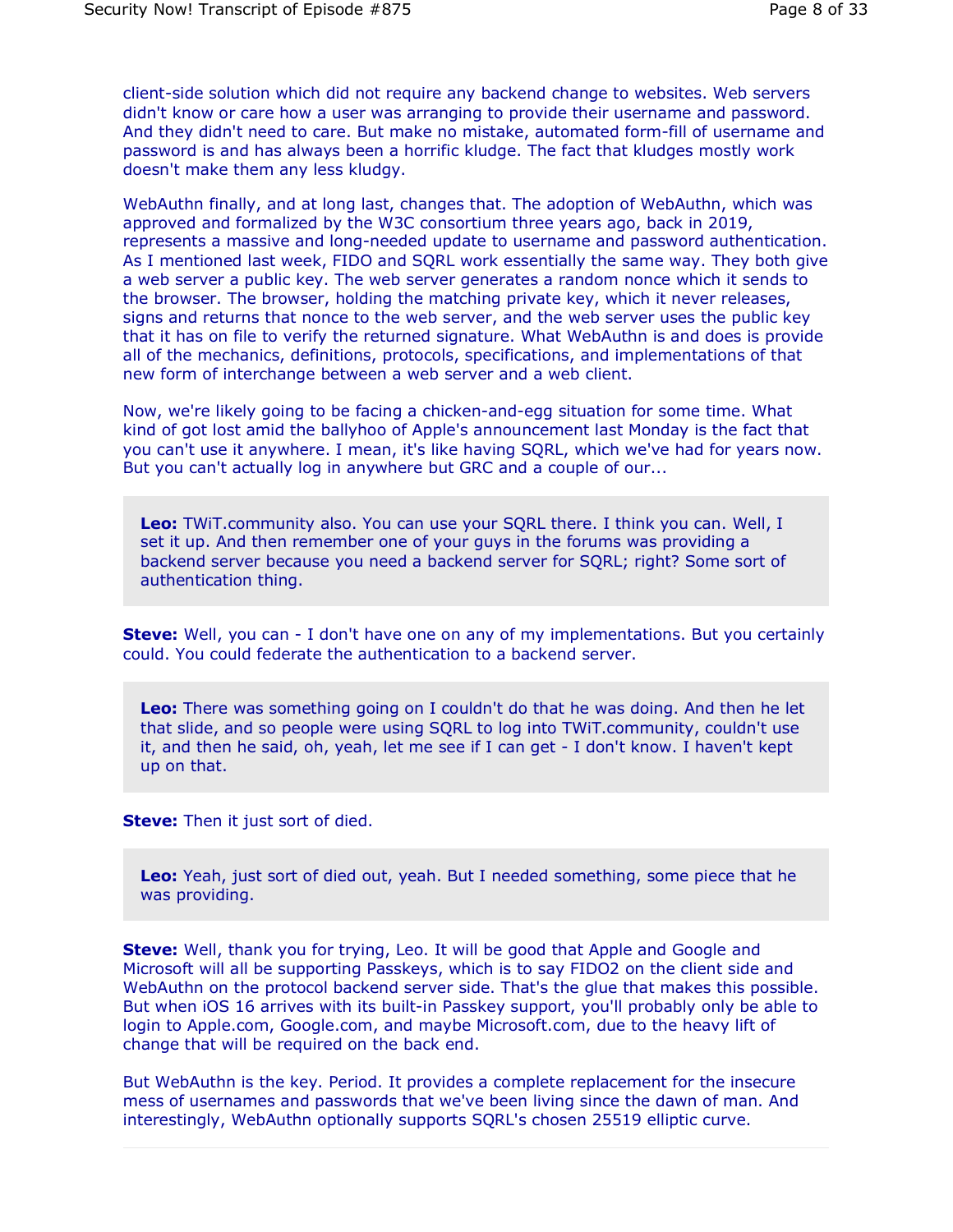**Leo:** Yay.

**Steve:** Yeah, with its special properties that allow for non-random deterministic private key synthesis. That's the key behind SQRL, as I've mentioned, if you'll pardon the pun. So it might be possible, someday in the future - I'm not going to do it, we've got a bunch of SQRL developers now, they'll do this - to transparently run a modified SQRL solution to use SQRL-style deterministic Passkeys on the server infrastructure that FIDO built. So that would be cool. And perhaps indeed the only kind of progress that can practically be made in today's world is incremental.

So the fact that everyone's excited, and it's going to be available in our clients, and when web servers start adding Authn support, their UI, their login UI will show, hey, if you've got a Passkey, use it. And so you'll give them, the first time you login as you, using oldschool login, then you'll have your client generate a passkey which they'll hold onto, and you can then use that to log in in the future.

But the other point I wanted to make was that what I really did with SQRL, and this is exactly to the point you were making with you and Lisa, is I didn't just stop at replacing usernames and passwords. I solved the whole problem. I mean, as you heard me say back then, every single question anybody could ask about what if this, what if that, blah blah blah blah, I had SQRL solve the problem and provided all kinds of forward-looking solutions that would be handy to have. We're not going to get it yet. Maybe we'll get it eventually.

**Leo:** Yeah. I realize that Discourse, which is the forum software I use - XenForo you don't have to do anything. I think it's built in. But Discourse has to use an OAuth2 provider. So Jose C. Gomez, who I think is probably still around in your forums, had set up a SQRL OAuth2 provider.

**Steve:** That's very clever. Basically an OAuth gateway for SQRL.

**Steve:** Gateway, exactly.

**Leo:** But it's gone, and so it's a 502 Bad Gateway.

**Steve:** Bad gateway. Bad gateway.

**Leo:** Bad gateway. So unfortunately everybody who used SQRL that set up an account on TWiT.community I guess is out of luck.

**Steve:** [Buzzer sounds]

**Leo:** So, sorry, I apologize. I don't know enough to run an OAuth2 server myself.

**Steve:** Well, and as we know, I've moved on. So I did what I could, and maybe we'll get little pieces of SQRL over time.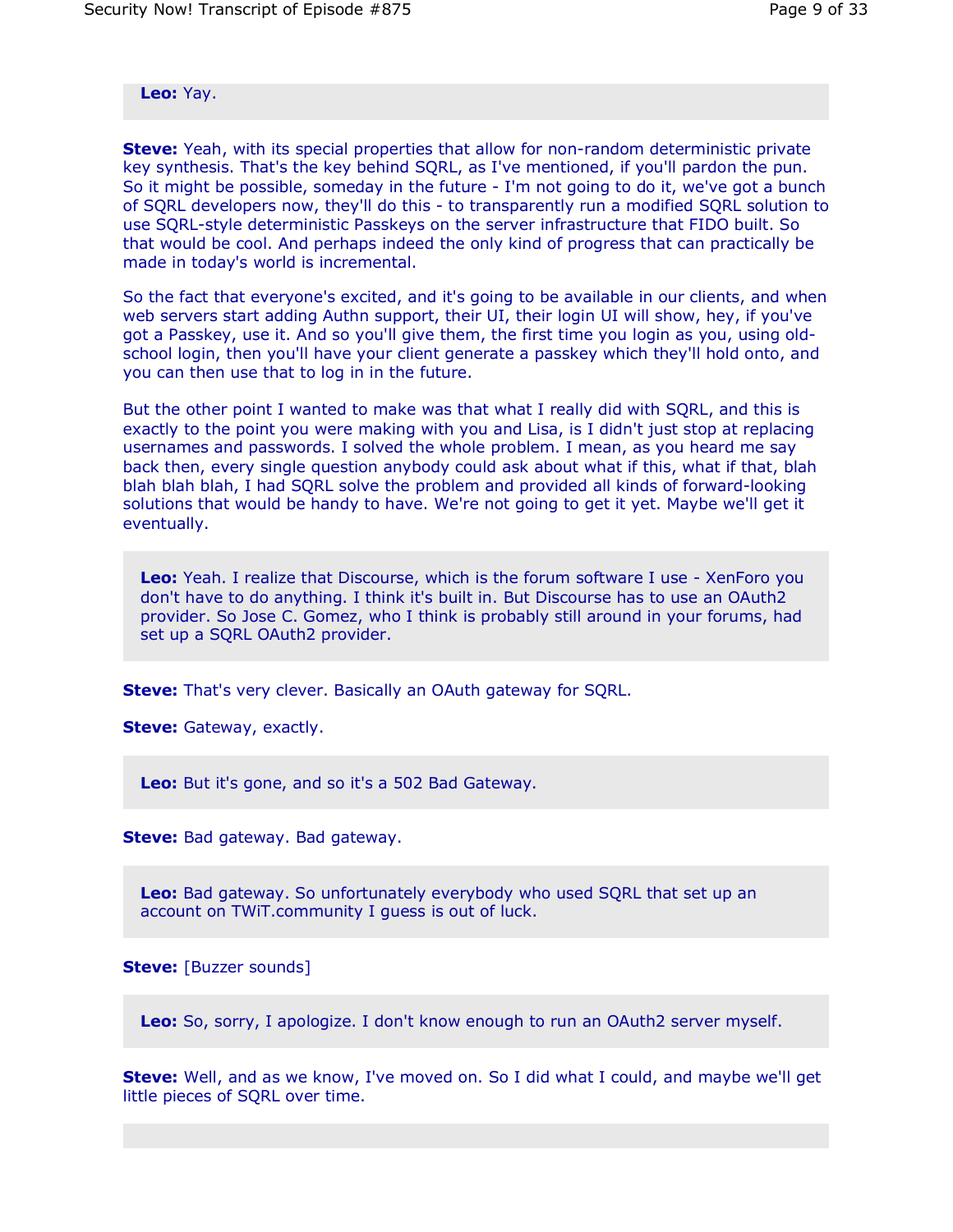**Leo:** Admittedly, this is not perfect. But, you know, the perfect can be the enemy of the good. And Passkey is much better than what we're doing right now.

**Steve:** Yes.

**Leo:** So, yes, there could be something better.

**Steve:** I guess my only argument is that making a change on the back end requires everybody to make the change.

**Leo:** Right.

**Steve:** And it's such a heavy lift that, if we had just - if we were going to make a change, let's make it a good one. I mean, let's make it one that actually solves all these other use cases for which people are like, you know, sharing passwords, and what if a bad guy did get a hold of your key and then were able to use it to lock you out of an account. That doesn't work with SQRL. Some person who gets your SQRL identity cannot lock you out of accounts where you are registered with SQRL. It's just that there's so much there. And that's where the time went. But I got it out of my system, and now I'm back to SpinRite.

**Leo:** Do you know what the lift is, well, you must because you've watched this video now, how hard it would be - let's say I wanted to implement Passkeys on a site.

**Steve:** So no mortal will do that.

**Leo:** It's that hard.

**Steve:** Yeah. And so but it'll be a library. For example, I googled "FIDO2 Passkeys IIS." Obviously Microsoft server. Zero hits. There's nothing for Microsoft's web server.

**Leo:** So just it's like with SQRL. XenForo supported SQRL, so it was easy for you to implement. Discourse does not. It requires an OAuth2 backend.

**Steve:** Actually, XenForo did not support SQRL.

**Leo:** Oh, it didn't. But somebody wrote something.

**Steve:** That was Rasmus Vin.

**Leo:** Rasmus wrote that.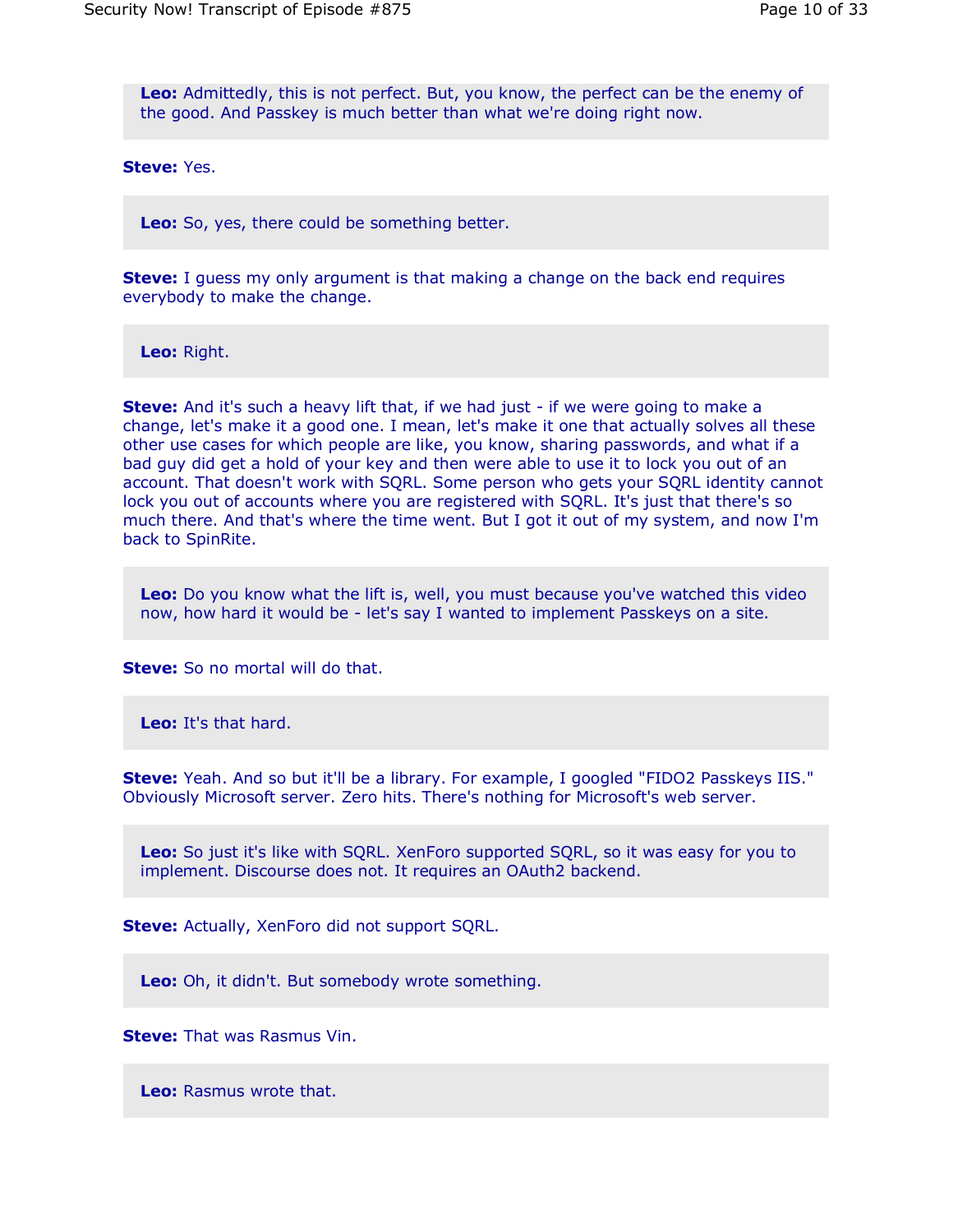**Steve:** Our wonderful PHP guy who built -

**Leo:** So he hacked XenForo to do that.

**Steve:** Yeah, well, actually XenForo has a beautiful add-ons architecture. So he was literally able to create an add-on that any XenForo user, any XenForo site could just do it. And of course none have because what's a SQRL?

**Leo:** Well, you're reliant, just as I am with Discourse, I would be reliant on Discourse adding that capability. And somebody who's using WordPress, they would need a plugin. The good news is that the web is mostly dominated by a handful of servers.

**Steve:** Yes. Very few servers, and they will all get WebAuthn plugins, or modules in the Apache case, for example. And so you just, you know, add the WebAuthn module and configure it, and you're probably good to go.

**Leo:** Yeah, right. Well, that day I hope comes soon.

**Steve:** It'll be interesting to see. It's not, and this is the problem, there was a benefit to Google and Facebook doing the login with Google Login with Facebook OAuth hack because, as we know, they track you as you pass by. They know who you are and where you're logging in. So this federated OAuth login is, you know, they had a benefit. They had a reason for doing it. It's not clear to me what the benefit will be to web servers and websites adding Passkeys. Things are working the way they are now. So we'll see.

**Leo:** Yeah, yeah.

**Steve:** And as I said, not everybody is doing the logon with Google and Facebook. You certainly can't use it universally. You see it here and there. And it's kind of like being able to buy something with PayPal. It's like, oh, good, I can use that here. But other places, oh, you need my credit card number [grumble].

**Leo:** WordPress does have a SQRL plugin. Did that get a lot of uptake?

**Steve:** Yeah.

**Leo:** It did.

**Steve:** Yeah, yeah.

**Leo:** I think that's got to be key. You've got to have those easy switches.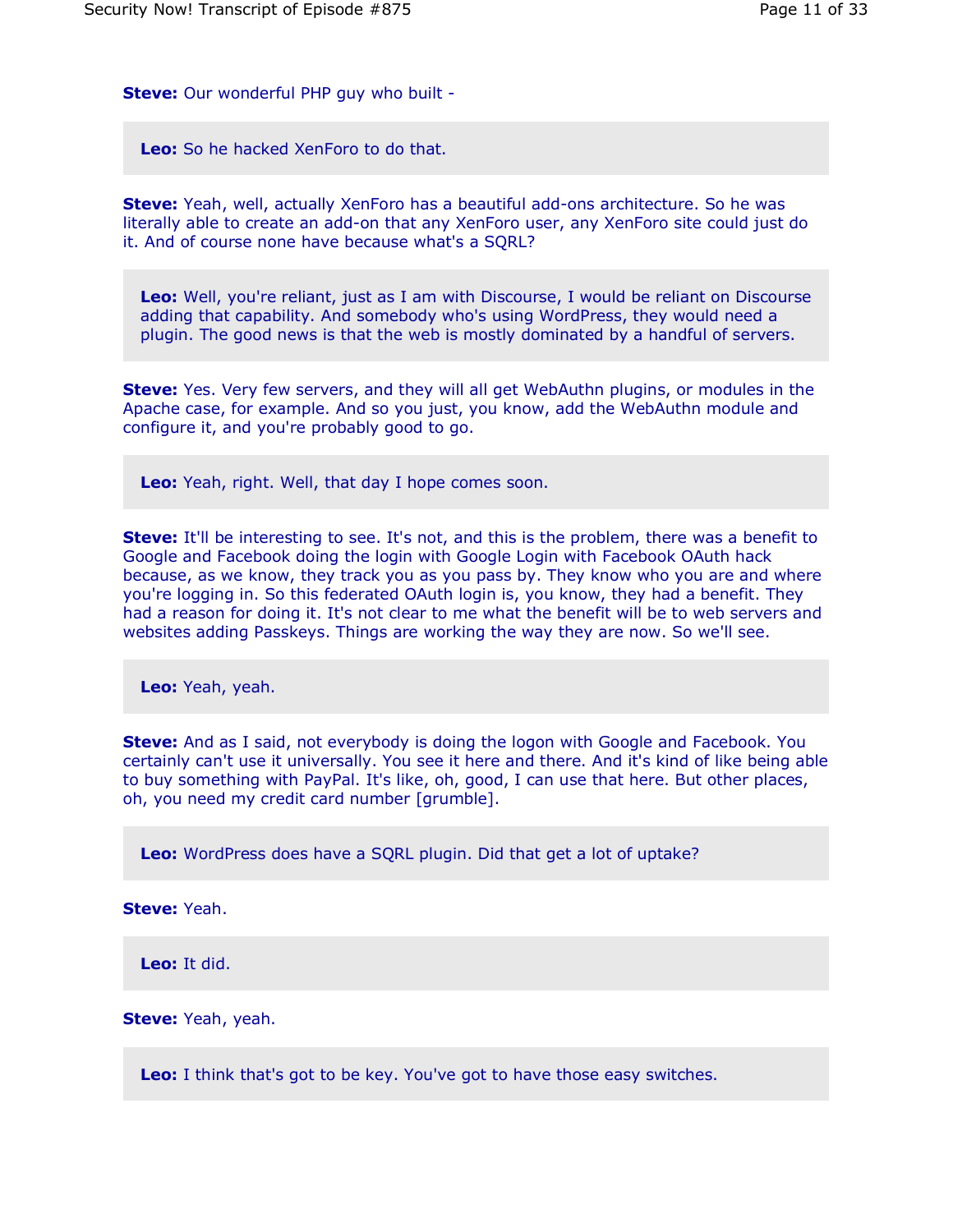**Steve:** Yes, got to be a drop-in solution. So last Wednesday a company known as Offensive Security, who are the people behind Kali Linux, announced that they'd be live streaming their "Penetration Testing with Kali Linux" course sessions on Twitch later this month. I mention this because a subset of the course's material all of the streamed content will be open to the public on Twitch at no charge. And I felt sure that some of our listeners would find that interesting. For those who don't know, Kali Linux is a Debianbased Linux distro which is targeted toward facilitating information security tasks such as Penetration Testing, Security Research, Computer Forensics, and Reverse Engineering.

The course in question, PEN-200, is a paid course which helps students prepare for the Offensive Security Certified Professional (OSCP) certification exam. Before the pandemic it was only available in person. But during the COVID response live training was suspended and Offensive Security moved their courseware online for remote instruction. So today a 26-part, 13-week, twice-weekly hour-long per event online course will be offered to prepare students for the OSCP certification. Non-enrolled viewers are welcome to audit the course. You of course won't get any credit for it, but there's the information. There's an FAQ in the show notes, or a link to the FAQ in the show notes, which details everything you'll need to get going.

I grabbed the two most relevant Q&As from that page. First one is where and when will it be happening? And their answer is the OffSec Live: streaming sessions are currently planned to start June 22nd, 2022, so that's Wednesday after next at from 12:00 to 1:00 p.m. Eastern, so that's currently 9:00 to 10:00 West Coast, and run through December 7, 2022, so pretty much the rest of the year.

The OffSec Live: PEN-200 streaming sessions will consist of twice-weekly, hour-long interactive presentations. They said: "We'll also be streaming a weekly office hour where we will address any questions a student may have regarding the PEN-200 course and prior streaming sessions." And those, I would imagine, will be only for enrolled people.

And how much will it cost? And they said the OffSec Live: PEN-200 Twitch streaming sessions will be free and open to the public. So just a heads-up for our listeners.

Before I introduce the proof that we are living in a simulation - just wait. You laugh now. Just wait. I did want to mention that Surfshark has followed ExpressVPN in pulling out of India. I heard Andy mention on MacBreak Weekly that he logs into a VPN in India.

**Leo:** Alex, yes.

**Steve:** Oh, Alex, yeah.

**Leo:** So he can watch the Pittsburgh Steelers football game.

**Steve:** Yes. And the good news is, as I mentioned last week, at least in the case of ExpressVPN, you can still get an IP from India, even though it's being hosted in some other country.

**Leo:** Right. Some very clever little shenanigans they must be pulling there.

**Steve:** Yup, a hack.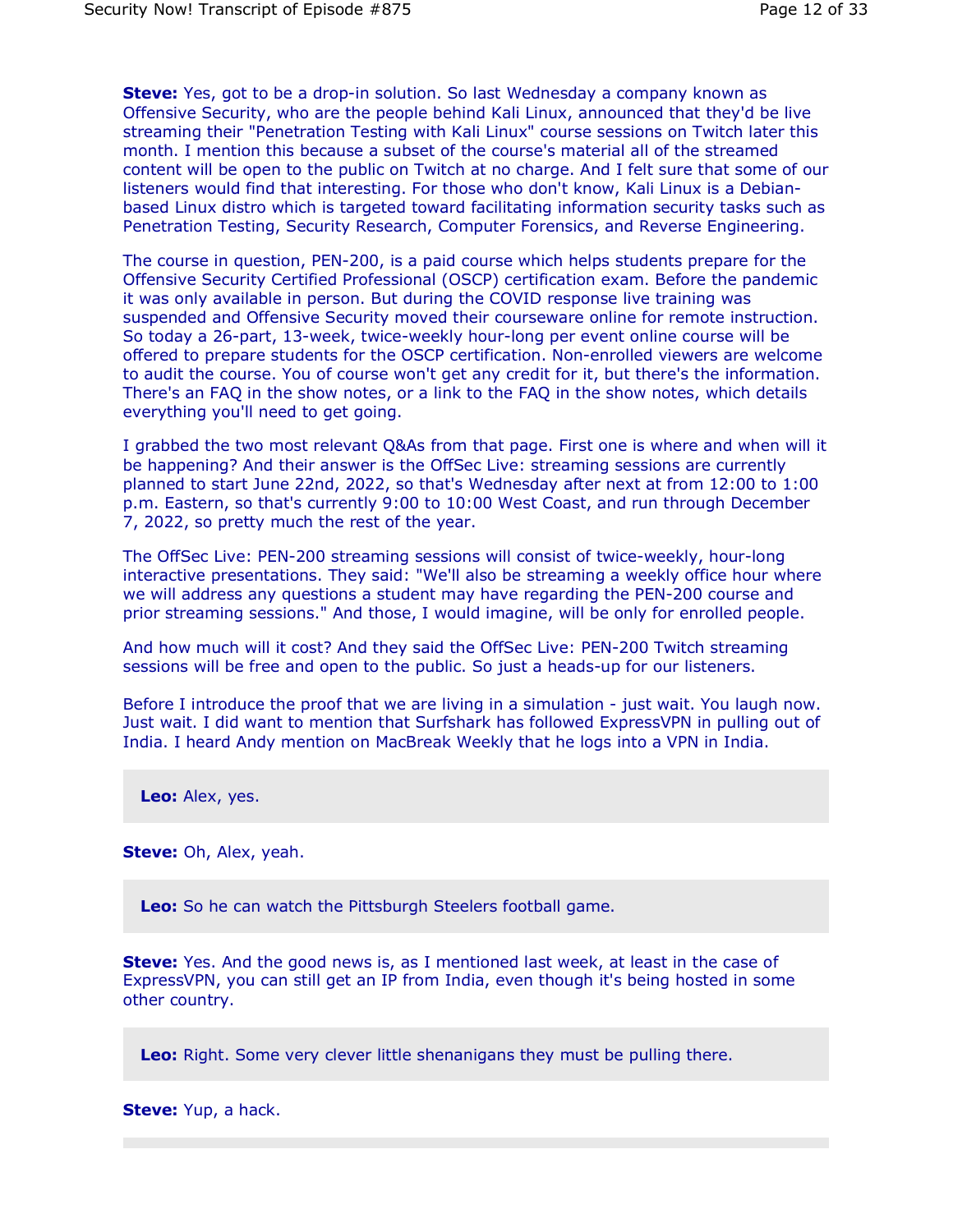**Leo:** Yeah.

**Steve:** And Leo, let's take our second break, and then the proof that we're living in a simulated reality.

**Leo:** Okay, officially the best tease in the history of all time.

**Steve:** You cannot un-know this, so be careful. This is going to change things.

**Leo:** I remember I went to see the movie "The Matrix" without any prior knowledge; right? And I go in, I watch it, I come out, my eyes are like this because I think, oh my god, I'm in a simulation. Because that's the whole premise. So I'd have to say my life was never the same since. So I'm ready.

**Steve:** And once upon a time...

**Leo:** Are we going to want the blue pill here, or the red pill? It's up to you.

**Steve:** Once upon a time the fact that Elon agreed with us had some value. Not so much anymore.

**Leo:** No.

**Steve:** No one really cares what he thinks.

**Leo:** No. Get ready. Your red pill moment is coming up. Okay. I'm ready to have my mind blown. I'm taking the red pill, Steve. Go ahead.

**Steve:** So I stumbled upon a proof that we are, indeed, living in a simulation. My proof that we are in a simulation is that I have identified a clear and incontrovertible bug that exists within the simulation itself.

**Leo:** A glitch.

**Steve:** Yes. It's a bug because it defies reality, which is after all what the simulation is intended to simulate.

**Leo:** Yeah.

**Steve:** And what makes this so compelling is that all of us are aware of this bug, but we all just shrug it off without it ever occurring to us that that is what it is. So here's the bug.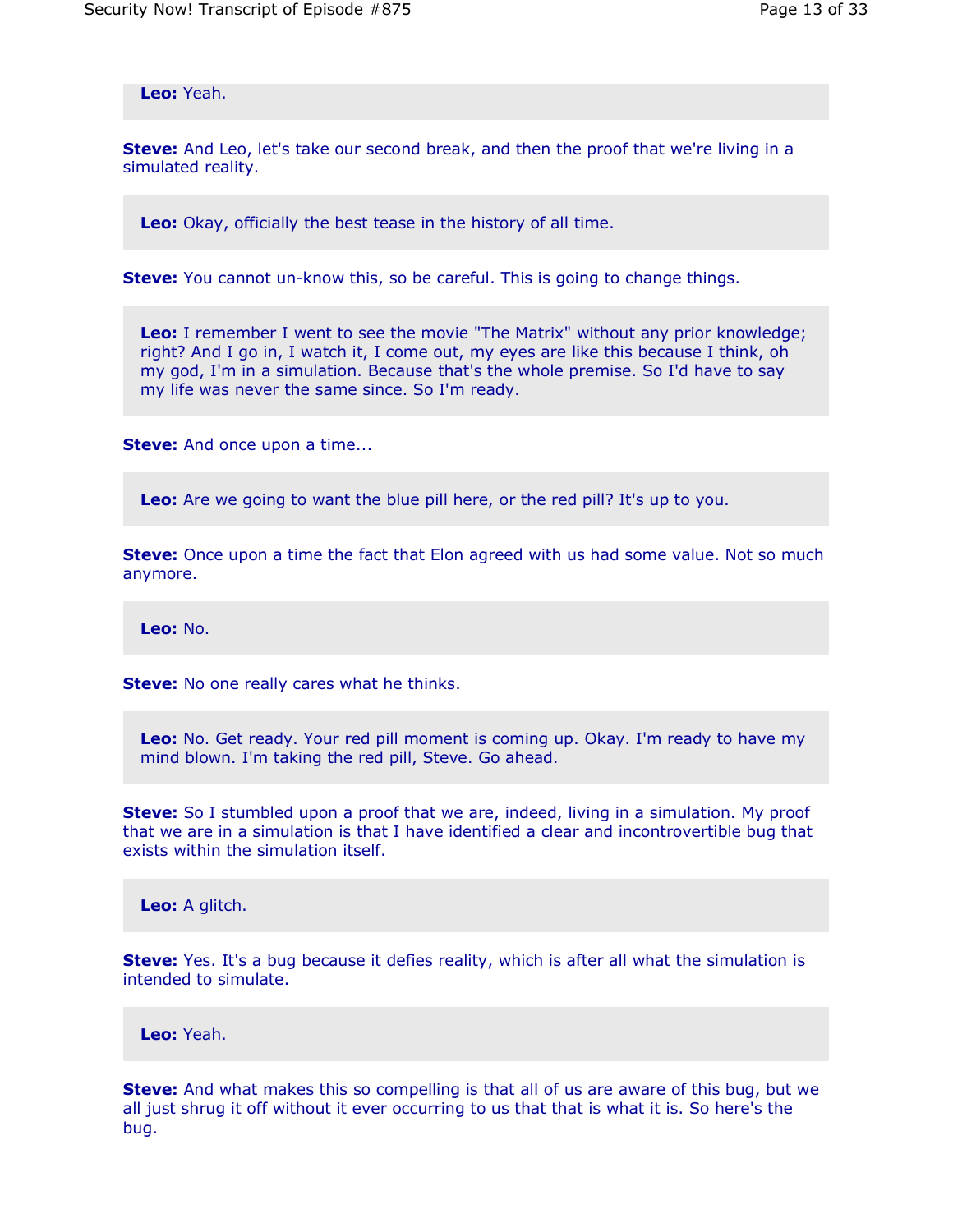**Leo:** I'm ready to have my mind blown. Okay.

**Steve:** It's a clear failure in the rules of probability. If the rules of probability were being properly simulated, when you attempt to plug in one of those original USB-A style rectangular plugs, the plug's orientation would be wrong only half the time.

**Leo:** Yeah?

**Steve:** But we all know that it's not 50/50. Everyone's experience is that the first time we attempt to plug in one of those, it is almost always wrong.

**Leo:** Always. Always.

**Steve:** Always. Isn't it? It is. Leo, it is always wrong. It cannot be always wrong. But it is.

**Leo:** I have the Leo Laporte corollary to that. The toast always falls butter side down.

**Steve:** Well, see? I think the more we think about this, the more we're going to realize things are not all as they seem.

**Leo:** You got me.

**Steve:** I mean, right? I mean, isn't one of those G-D USBs always wrong?

**Leo:** Always upside down, yup.

**Steve:** Yes. It should be 50-50. It must be 50-50. And it is not. No one's experience is that it's 50-50. So we've been given a clue that we've not been paying attention to.

**Leo:** It's a glitch in the matrix. You found it.

**Steve:** It's a bug. It's a bug in probability. And that must mean that there's a failure in the simulation.

**Leo:** That's why cats always land on their feet.

**Steve:** Now, Leo, I have something that may be of interest to you. I have found, I stumbled upon, a valid use for facial recognition.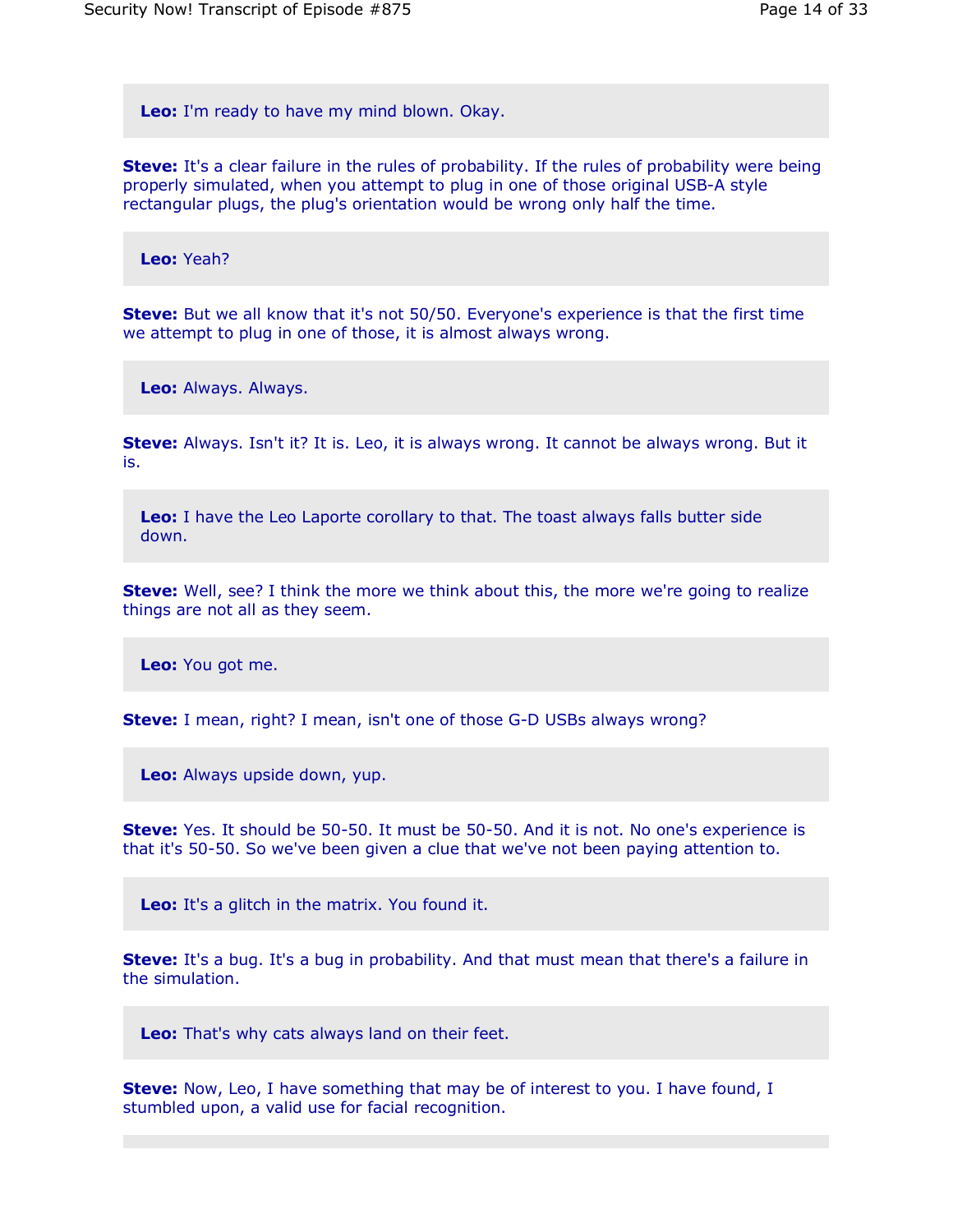**Leo:** Okay.

**Steve:** It's in the show notes. It's the Smart Pet Door. The other day I encountered an absolutely valid and very clever application for facial recognition which I doubt that anyone would have a problem with, unlike recognizing people. The bad news is that it's called "Petvation," which has just got to be about the worst name that anyone has ever come up with. Petvation. My god. I'm sure there must be a wonderful name for such a product. Hopefully some listener will think of it and tell these poor Kickstarter people.

So what is it? Though you'd never know it from the name, it's a little automated doggie door, or cat door, which employs facial recognition of the household canine or feline.

**Leo:** Now, see, you're not a pet owner, so I know that you don't know how serious the need is for this. We have a pet door. And we actually had to chip our cats so that the pet door, when they get close, it uses RFID, and it goes chink and opens. Because otherwise raccoons, turkeys, vultures, wolves...

**Steve:** Apparently ducks.

**Leo:** Ducks.

**Steve:** I heard about apparently ducks.

**Leo:** Anything could use that portal.

**Steve:** Yup. So, I mean...

**Leo:** But I would love the face recognition. That'd be great.

**Steve:** Isn't that great?

**Leo:** Yeah.

**Steve:** So it's an automated doggie door or cat door, employs facial recognition. As they approach the door, their identities are verified. And only if they are known to it will it raise the barrier and allow them to pass. It's brilliant.

The text which accompanies this horribly named but otherwise wonderful-looking innovation notes that: "It can also recognize the most common unwanted guests raccoon, wolf/coyote, bear, deer..."

**Leo:** Bear? How big is your dog door?

**Steve:** How big is that dog door, yeah.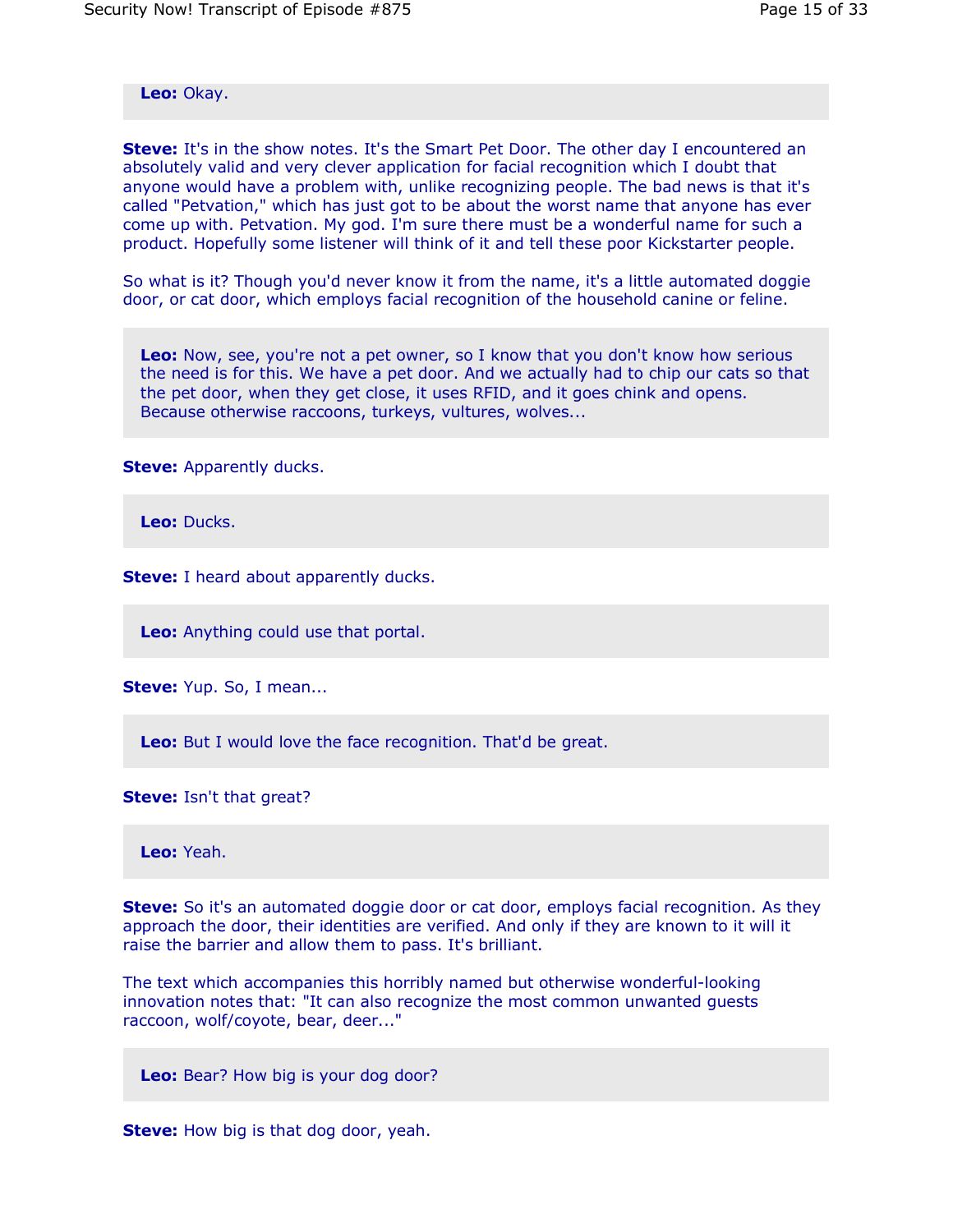**Leo:** "...squirrel, rabbit, duck, boar, skunk, fox, rats, boar, snake, chickens, and more and deny them entry to your home."

**Leo:** Well, well, now.

**Steve:** So it's unclear to me, in reading that description, why explicit recognition of unwanted pets is important if it's truly being discriminating about the identity of the family's pet.

**Leo:** Sure. Well, you don't want to let the neighbor's cat in. I mean...

**Steve:** Well, what if you did have a pet duck? I mean, that's probably happened.

**Leo:** That's a good point, yeah.

**Steve:** So you'd probably have to turn off the duck eliminator. But in any event, perhaps that's just to make sure that nothing unwanted can get in, even if it's like some clever animal wearing a dog mask to spoof the identity of your pooch.

**Leo:** But really I think dogs - maybe I'm biased, but I think a lot of dogs look alike, and a lot of cats look alike.

**Steve:** Yeah.

**Leo:** Can you really do this accurately?

**Steve:** I don't know. I don't know.

**Leo:** I'm sending this to Lisa.

**Steve:** And you're right that chipping animals is a solution.

**Leo:** That's perfect, yeah.

**Steve:** Get them a little short-range RFID.

**Leo:** Exactly.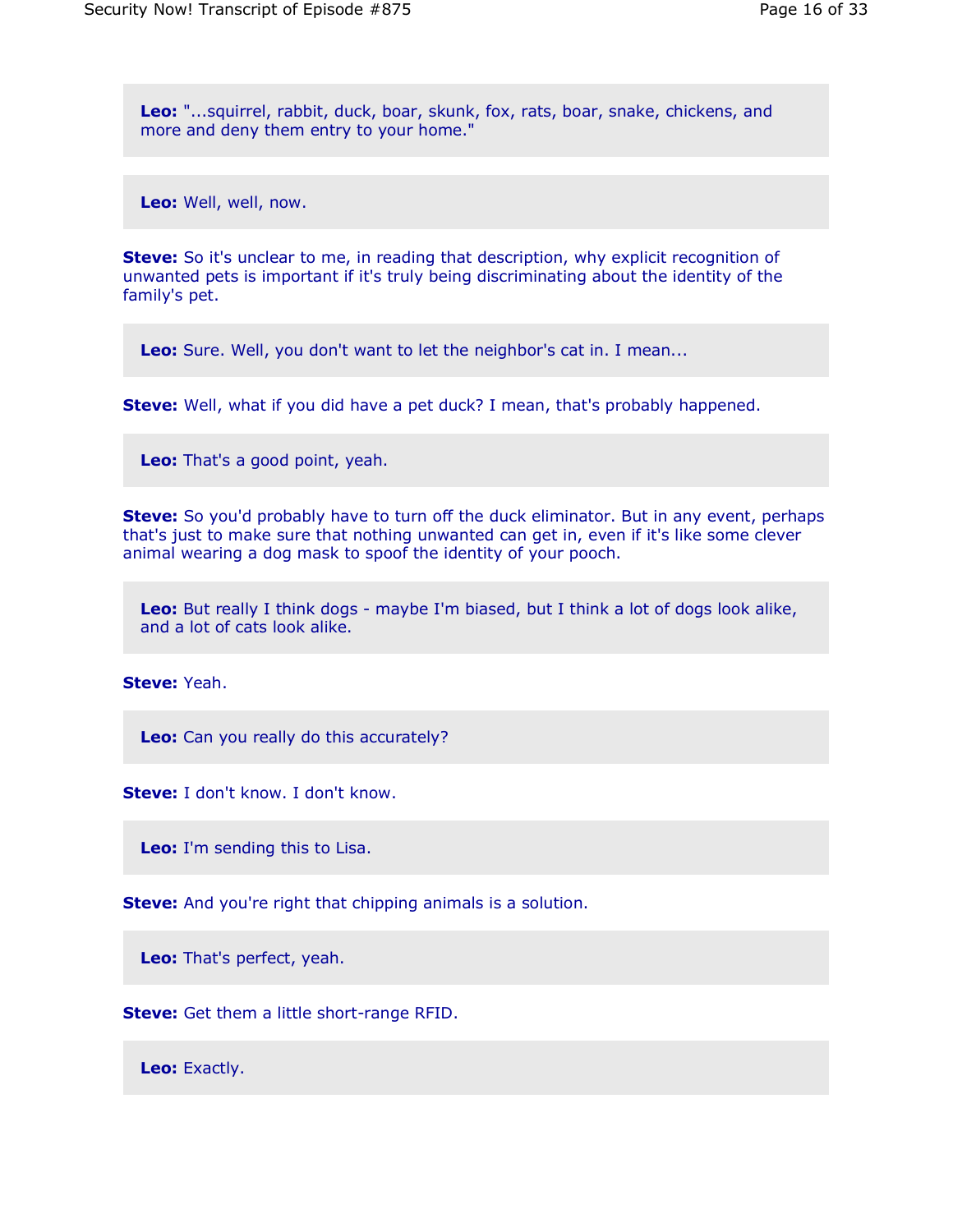**Steve:** I should note that I stumbled upon this over on Kickstarter when I was following up on a recent communication from Ed Cano. That was Ed's 48th communication. Ed is the originator of the SandSara, which you and I are still waiting for, Leo.

**Leo:** Oh.

**Steve:** It may finally actually ship. Apparently, it has shipped, and they're working their way through customs at the moment.

**Leo:** What is it? It's been so long I forgot.

**Steve:** I know. The SandSara, for those who don't recall, is a nifty-looking tabletop bed of fine-grained sand through which a steel ball bearing is rolled by a magnet located underneath the bed.

**Leo:** Oh, yeah, I remember this. Yeah, yeah, yeah.

**Steve:** And I've got the link to it in the show notes. If you want to click on it, you'll see some animated reminders. The magnet is moved by a pair of stepper motors using a quite ingenious mechanism. This podcast discovered this Kickstarter project back in March of 2020, just as COVID was descending upon the world. Ed's original timeline anticipated fulfillment during August that same year, so it appears that it'll finally be happening just shy of two years late.

**Leo:** Yeah, that's pretty par for the course, unfortunately, with this stuff.

**Steve:** But I have no complaint with Ed's approach. His communication has been good and consistent; and, boy, is he a man after my own heart. He's proven himself to be an absolute perfectionist.

**Leo:** He should be. He raised 18 million Mexican dollars.

**Steve:** Yes. He has 2,000 supporters, 2,000 backers. Though it appears that we'll be receiving this nifty-looking gadget nearly two years late, it really does appear that what we'll be receiving will have been well worth the wait. As I mentioned, his project has just shy of 2,000 backers, and I know that many of them are among our listeners since Ed told me so. When we discovered this, we got quite excited at the time. So our collective wait may finally be nearing an end.

**Leo:** What is 18 million pesos in American money?

**Steve:** I don't know. It was a couple hundred bucks, I think.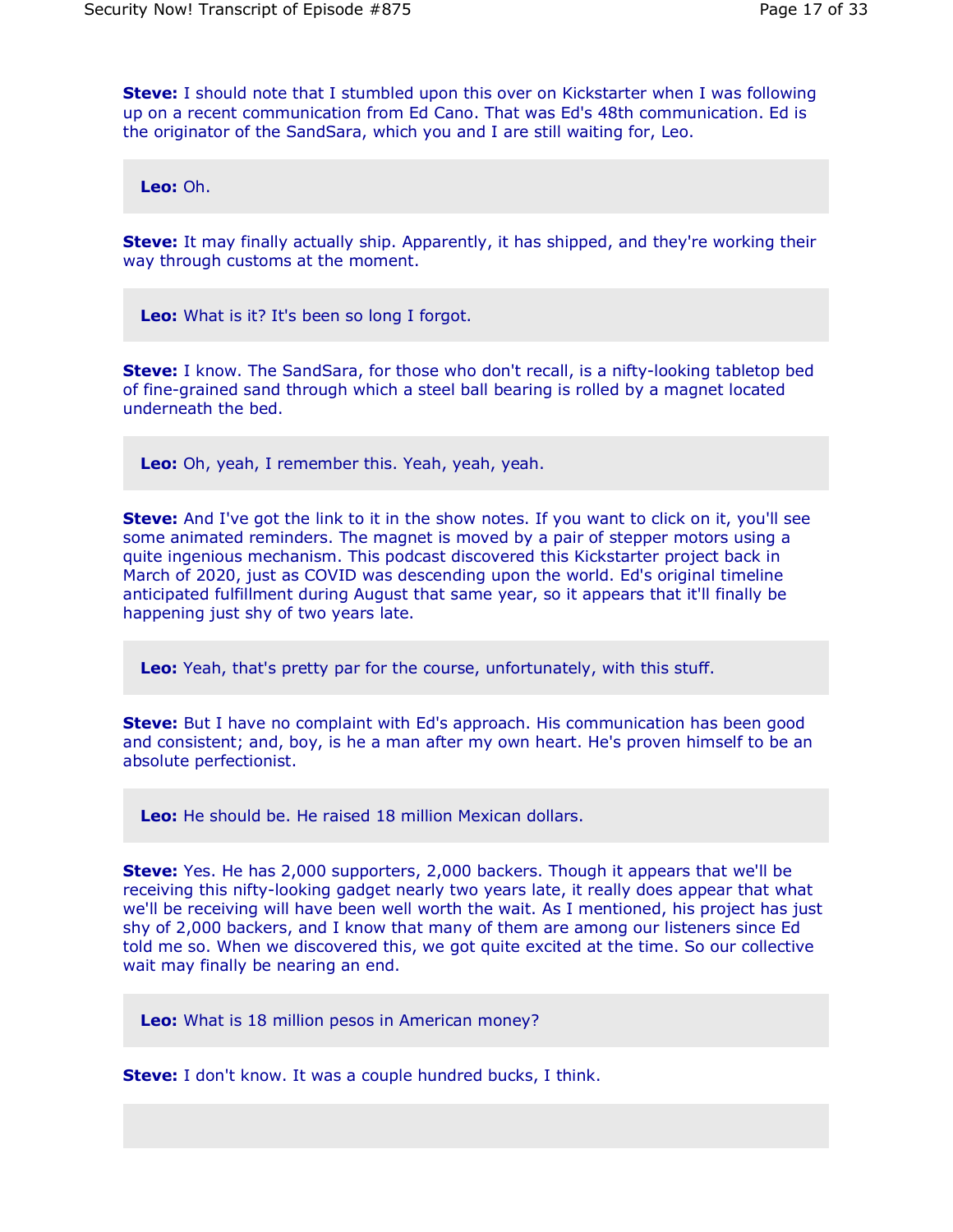**Leo:** Yeah. I think it's, yeah, yeah, it was. It's expensive. He says 19 pesos to the dollar. So, yeah, that's right, they're about a nickel each. So he raised a lot of money. What is 20 million nickels worth to you?

**Steve:** He didn't run out of money. Apparently he pulled this thing off. I thought of it because Lorrie, just think she will love this. It's just, you know, it's like the perfect - and he's worked on making it quiet because it was like you could hear the stepping motors buzzing. And so no, not anymore.

**Leo:** Yeah, it's got to be quiet, yeah.

**Steve:** And like these beautiful round wood, I mean, he just went through like fire in order to get this thing done. But they're shipping. So I just wanted to mention that. And that's how I found Petvation, the worst-named thing ever. The engineering looks good. But, boy, they're not much for marketing.

**Leo:** By the way, it's almost - it's \$874,000. It's a lot of money he raised.

**Steve:** Yeah.

**Leo:** So I'm glad he didn't run with it.

**Steve:** No, he did not. He is a good guy. And if he were to do something else, I wouldn't put it on my calendar, but I'd probably give him more money because he does come through.

**Leo:** Yeah.

**Steve:** Okay. We've got some closing-the-loop feedback from our listeners, a bunch of interesting stuff. Robert Wicks, who tweeted from @bertwicks, he said: "You called it, Steve. This just popped up on my ancient i7-4770 system that has no TPM." And he sent me a screenshot that says: "Windows Update. Windows 11, version 22H2 is ready, and it's free. Get the latest version of" - yeah. Pinch your nose. "Get the latest version of Windows with," and it says, and it's a link you can click, "a new look, new features, and enhanced security."

**Leo:** Wow.

**Steve:** Because we always say that.

**Leo:** That's a fourth-generation i7, so it's just the TPM. This is definitely ineligible.

**Steve:** Yeah. It's got like smoke signals coming off of it. So Peter G. Chase also tweeted from @PchaseG, he said: "Ha ha. My only slightly ineligible-for-WIN-11-upgrade PC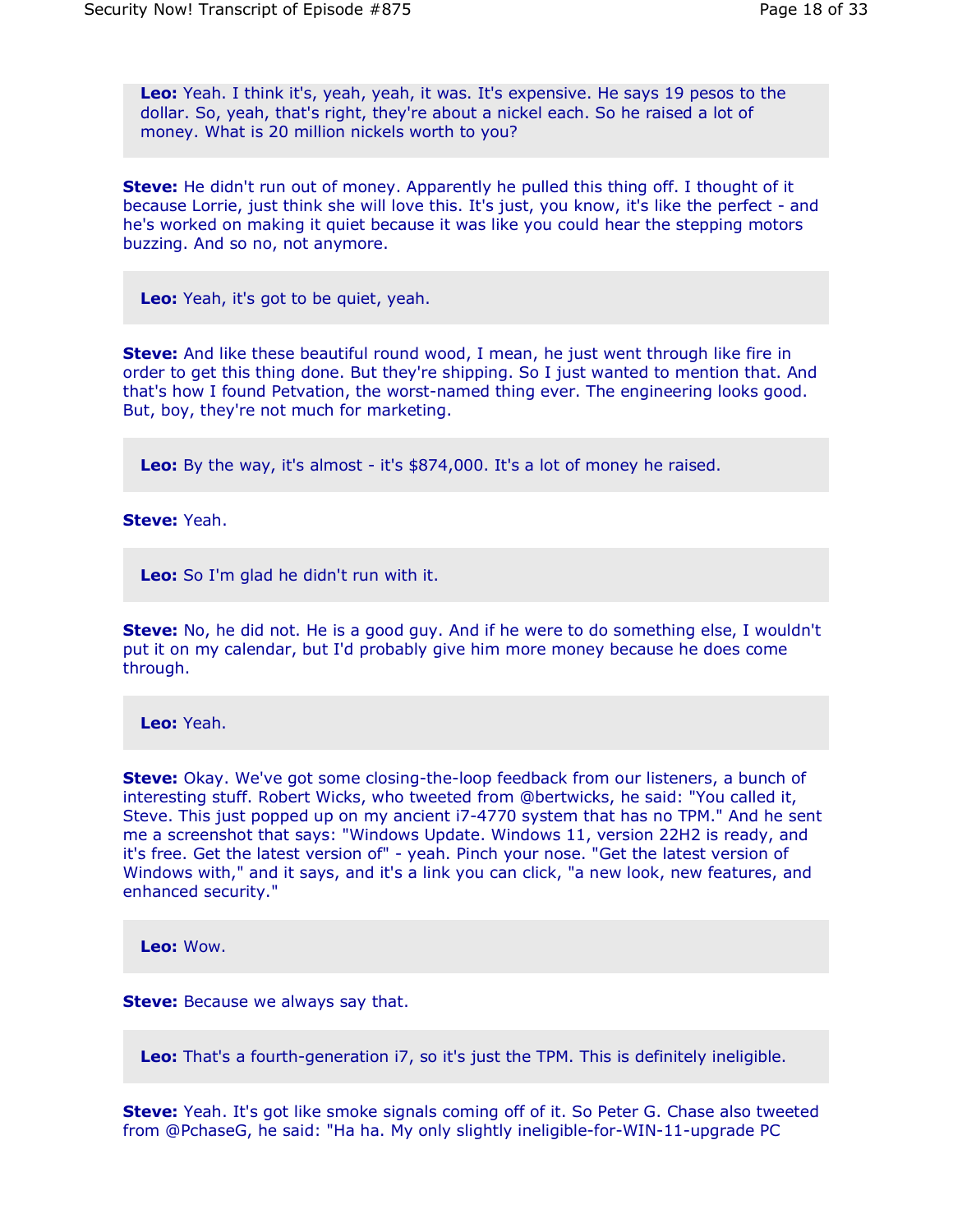processor is now magically eligible, and Windows is pestering me to do it. Nothing changed on my end. Must be them. You said they might miraculously change the requirements, but I still don't want Windows 11."

Okay. So what happened? Leo, under the category of "You just can't make this stuff up," we have the explanation for what Robert and Peter and many others experienced last week. The Verge covered the story last Thursday under the unbelievable headline - well, if it weren't Microsoft it'd be unbelievable: "Microsoft has accidentally released Windows 11 for unsupported PCs."

**Leo:** Well, thank you, Microsoft.

**Steve:** And it runs just fine.

**Leo:** Thanks so very much.

**Steve:** Paraphrasing from what The Verge wrote, they said: "Microsoft released the final version of its next big Windows 11 update (22H2) to Release Preview testers on Tuesday, and accidentally made it available to PCs that are not officially supported. Oops." They actually wrote "oops," not me.

Twitter and Reddit users were quick to spot the mistake, with hundreds of Windows Insiders able to upgrade their Windows 10 machines on older CPUs. Microsoft, as we know, has strict minimum hardware requirements for Windows 11, leaving millions of PCs behind, so the mistake will once again highlight the company's controversial upgrade policy. Which is to say that it runs just fine everywhere, even though we don't want to give it to you.

So they said: "Windows 11 officially requires Intel 8th Gen Coffee Lake or Zen 2 CPUs and later, with very few exceptions. While there are easy ways to install Windows 11 on unsupported CPUs, Microsoft doesn't even let its Windows Insiders officially install beta builds of the operating system on unsupported PCs, so this mistaken release is rather unusual. Microsoft is aware of the mistake, and it's investigating." Oh, well that's comforting.

Says Microsoft: "It's a bug, and the right team is investigating it." As opposed to having the wrong team investigate it, which would just add insult to injury, presumably. And that is what Microsoft's official Windows Insider Twitter account tweeted. "So if you managed to install Windows 11 on an unsupported PC and were expecting only Release Preview updates for Windows 10, you should be able to roll back the unexpected upgrade in the settings section of Windows 11," said The Verge. So anyway, got a kick out of that one.

And speaking of large numbers, Jeff Parrish, tweeting from @kb9gxk - sounds like he might be a ham, don't you think? Is that a ham designation, kb9gxk? Or does it have to be k9 something?

**Leo:** I don't know.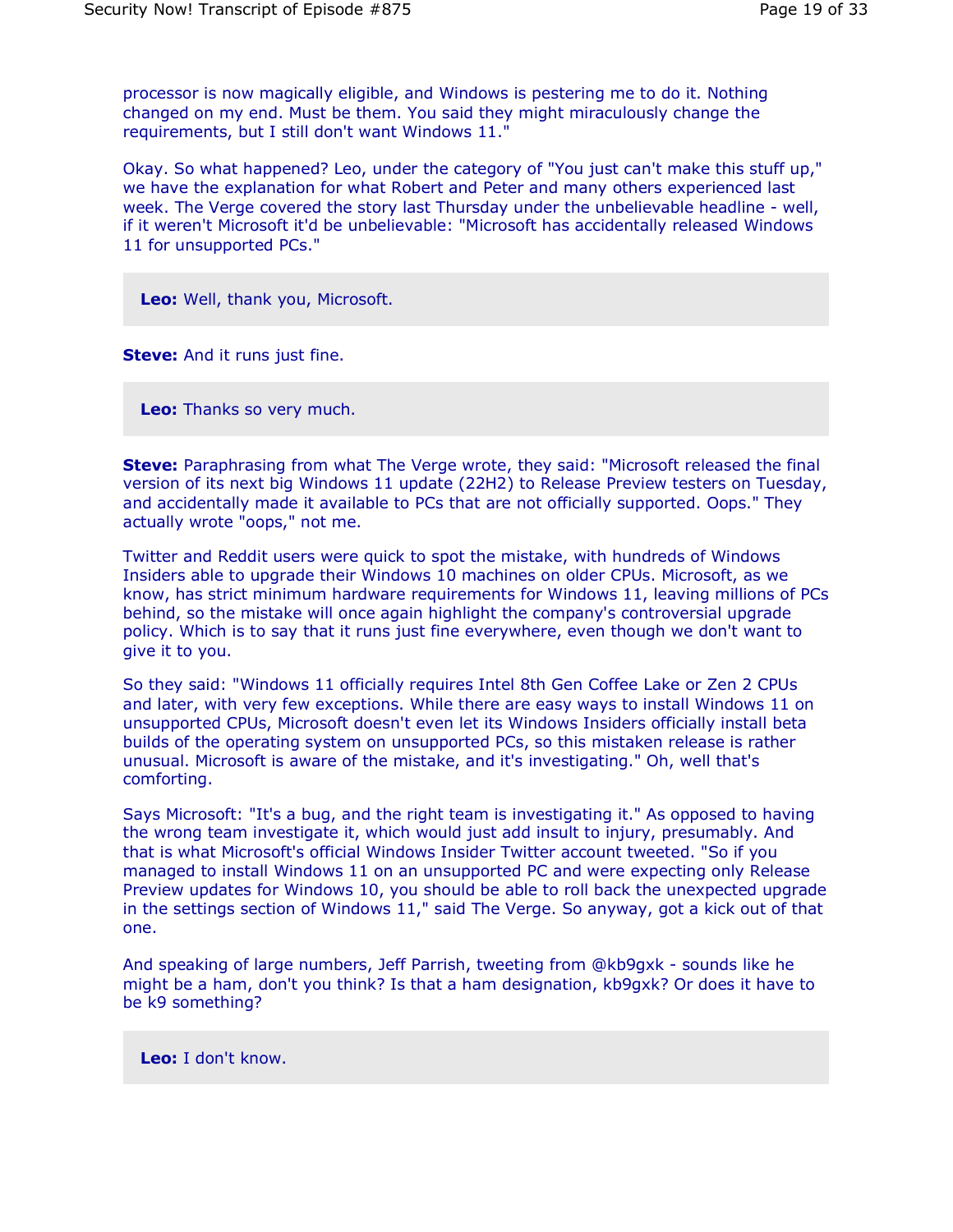**Steve:** I don't know. He says you can go to math.tools/calculator/num... - and I didn't get the rest of the link - to convert that number. Remember the number was, I don't even remember now, 2^768 from last week.

**Leo:** Yes.

**Steve:** It was three sets of 256-bit encrypted.

**Leo:** It was big, yes.

**Steve:** Well, he says, it's large, just the first couple of numbers. And then he lists them. But somebody else sent me the entire thing, of course. We have that kind of listener.

**Leo:** I am not reading this. Are you going to read this?

**Steve:** No, no. But I'm going to go up from the bottom.

**Leo:** Okay.

**Steve:** Because I stumbled on something that was sort of interesting. So it ends in 38. Then we've got - we have 52,000. Then we have 139 million, 611 billion, 696 trillion, 116 quadrillion. Okay. Then we have 17 quintillion. Yeah, I guess I am reading it. 886 sextillion.

**Leo:** He's so good, he's reading it backwards, folks.

**Steve:** In high heels. 256 septillion. 555 octillion.

**Leo:** This is all Latin. You know, sept, oct, non. Go ahead.

**Steve:** Yeah. Well, and what happened was later I got to sept, oct, and nov. And it's, wait a minute, those are months: September, October, November.

**Leo:** That's right, yeah.

**Steve:** Yeah. So anyway, we got nonillion. Then we've got decillion. Then we have undecillion. Then duodecillion, tredecillion, quattuordecillion - these are not very imaginative at this point - quindecillion, sexdecillion...

**Leo:** That's why. It's orderly so you can figure it out.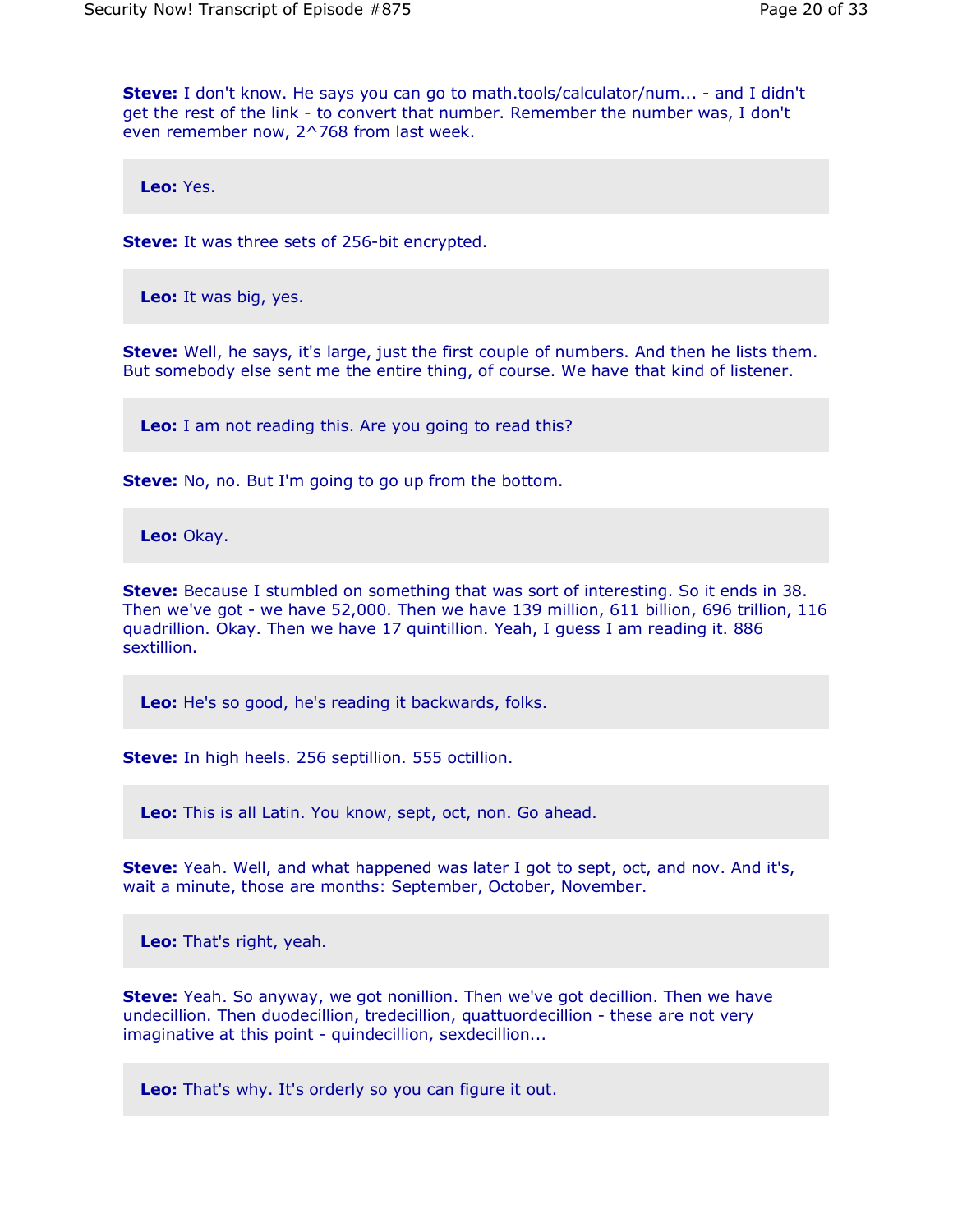**Steve:** Septendecillion. Then we have octodecillion and finally - oh, no, novemdecillion.

**Leo:** Novemdecillion, yeah.

**Steve:** And finally one vigintillion.

**Leo:** Vigintillion.

**Steve:** Vigintillion.

**Leo:** That's because, yeah, that's 20, yeah.

**Steve:** Wow. Anyway, thank you, those of you who followed up on the 2^768. We will never forget ye.

**Leo:** And Gumby I think told us he tried to do it in Emacs, and it quit at quadrillion. What a wimp. So never mind, Emacs.

**Steve:** So Roy Ben-Yosef tweeting at @WizardLizardRoy is his Twitter handle. That one wasn't free when he went for it. He said: "Hi Steve. Just heard your piece on the New South Wales driver's license. And maybe I'm missing something, but isn't it all clientside? They can do all sorts of fancy crypto and whatnot. Can't I just write my own app that looks the same" - with a dancing flower - "and shows whatever I want? Is there no, or shouldn't be, server-side variation somehow?" He says: "Long-time listener since 2011. You got me into the cyber security business since 2012. Thank you."

**Leo:** Nice. Wonderful.

**Steve:** And I'll follow that immediately with Ryan's tweet because he's his company's PKI expert. Ryan tweeted, actually he sent via email, GRC.com/feedback, it was in the mailbag: "Hello Steve. Regarding the New South Wales Digital Driver's License, I work as my company's PKI expert." You know, that's Public Key Infrastructure.

**Leo:** There's a job called PKI Expert.

**Steve:** Oh, yeah. And he knows all about WebAuthn, I'm sure. He says: "I liked your solution to the DDL problem." You know, I talked about how you could just solve this with a certificate. He said: "I wanted to let you know that your proposed PKI-based solution can also prevent spoofing of the driver's license QR code. Dancing flowers are all well and good, but could be spoofed if you were motivated enough," as our previous writer noted.

He said: "The way to prevent copying the QR code and passing it off as your own lies in exactly the type of certificate that you issue. If you issued a signed DDL certificate like you suggested, with the Key Usage attribute of digitalSignature," he said, "(and the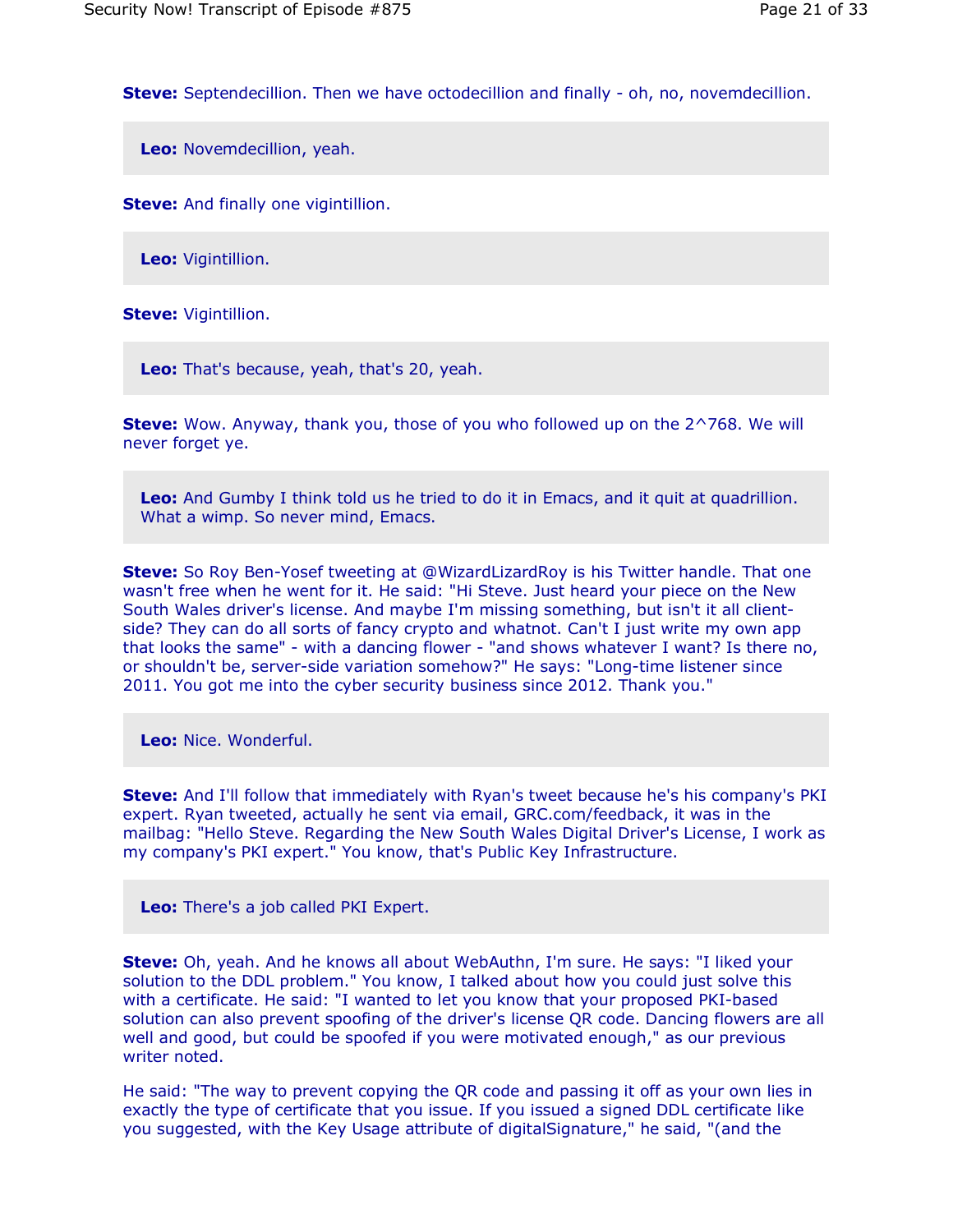Enhanced Key Usage attribute of emailProtection), then your DDL can sign arbitrary messages. This is how encrypted S/MIME email works. In our case, the DDL [Digital Driver's License] could sign your name and age and include the signature in the QR code."

In other words, he came up with a very clever extension. The certificate that is the DDL itself could be used for signing. So that QR code could constantly be changing locally on the screen, each of those changes dynamically refreshed and signed by the certificate which is the DDL because it's a cert. So the point is that's a very clever extension of the idea.

He said: "But couldn't this QR code be copied?" He says: "Well, the next step is to have the person verifying the ID check the timestamp to see exactly when the QR code was signed. You could have the user push a button or enter a PIN in the app." And I had it just doing it automatically because you could do that, too. "This also lets you customize your trust. A police officer's scanning device could trust a QR code for 30 seconds, a bouncer's device could trust a QR code for 1 to 2 minutes, so you can pull up your QR code while you're in line and keep the line moving." He really thought this through.

"The chances of being able to predict the exact 30, 60, or 120-second window that you'll need to produce the QR code means that setting the clock ahead on your friend's phone and pre-generating a QR code are vanishingly small. Live long and prosper. Ryan." So Ryan, very nice piece of work on that.

**Leo:** Nice, yeah.

**Steve:** Tom Davies was a little grumbly. He said: "It always grates me a bit when you dunk on GDPR for 'ruining browsing.' Please have a look here." And he sent me to www.coventry.ac.uk. He says: "As you can see, it's perfectly possible to be GDPRcompliant only forcing a single interaction on the user. What has 'ruined browsing'" - he has again in quotes - "is not GDPR, but web hosts' reliance on tracking users to the point where they would rather ruin your browsing experience than allow you to opt out." He says: "I've not dug into it that much, but I'm sure we've all seen examples where it's clear that sites are deliberately making it extremely difficult to do anything other than accept the default 'please track me' option. It really seems that if you don't want to be tracked, these sites do not want you to visit."

So I was curious to see what Tom was referring to. And Leo, you brought it up. So I went over there. What Tom means - because we have a bar at the bottom with three options. What Tom means is that it's possible for a website to request to set a cookie in order to no longer need to notify about setting cookies. Okay. And just for the record, since Tom says this is grating on him, we've previously made it clear that the strict privacy regulations that had been in place long before the GDPR, but that everyone was happily ignoring thus no annoying cookie warning banners until the GDPR was enacted to give those regulations some teeth. I certainly don't disagree with the bias toward tracking that Tom has, but it really was the enacting of the GDPR that's what is making our lives miserable because now it's not just a regulation everyone ignores. It's something that everyone has to pay attention to.

**Leo:** Well, what really is the problem in my opinion is this notion that all cookies are bad. My site uses one cookie, a cookie to remember your preferences between light and dark mode. But because it uses one cookie, it's not tracking you, it's just you're saving on your computer your setting...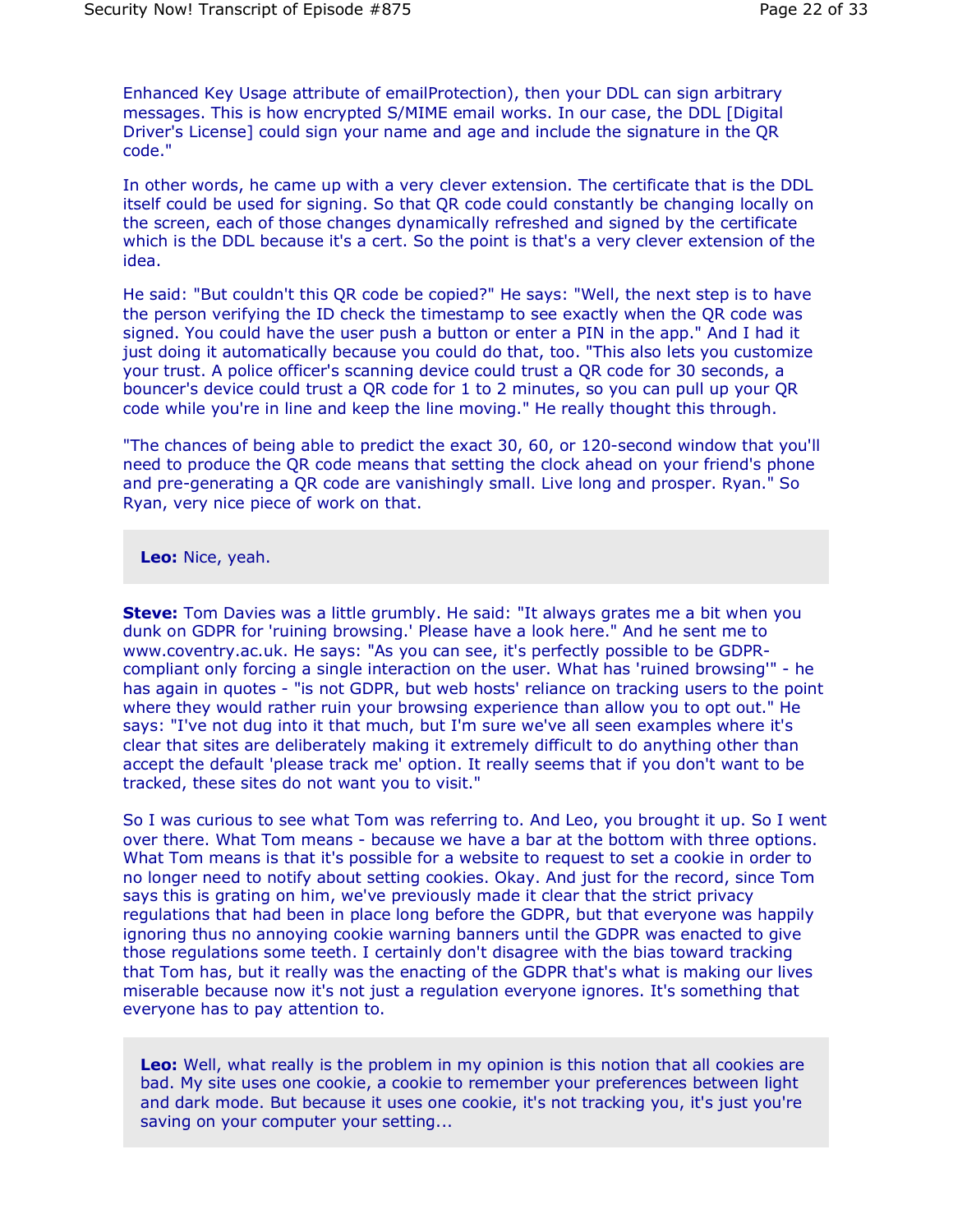**Steve:** Right, your preferences.

**Leo:** That's all it's doing. Because it's doing that, I have to put up a stupid-ass cookie thing. And I think it's wrong. And it's absurd. And it has the exact opposite effect by inuring people to these messages. It's making them forget about - it's just like, well, yeah, click. How many quadrillion vigintillion useless clicks have there been?

**Steve:** Oh, yes, clicks, clicks.

**Leo:** Waste of resources because that has to be transmitted. No, it's a perfect example of a misguided law that accomplishes exactly the opposite of its intent. By the way, pat on the back because today Firefox announced what should have been the case all along, that third-party cookies are entirely blocked. They're going to sandbox all cookies unless the originating site is asking for it.

**Steve:** By default, yes. Nice.

**Leo:** Yeah, and that's the problem is third-party cookies. First-party cookies are not problematic, I would submit. In any event, certainly my light/dark mode cookie is not problematic.

### **Steve:** No.

**Leo:** It's incredibly infuriating. And it may be that our mentions of this grates on you, but that ain't nothing compared to how these cookie warnings grate on every other person in the globe because we have to do it because the EU decided to do it. It damaged the EU's credibility beyond belief. It's a terrible idea. It had all sorts of negative effects. It makes the EU a laughingstock. Thank you.

**Steve:** Yeah. Philip Le Riche, he said regarding last week's podcast, SN-874: "The only essential diff between Passkeys and SQRL is that SQRL uses computed private keys. So could SQRL be made to register its private key with a FIDO2 website and respond to a FIDO2 auth challenge? Then SQRL would work on any FIDO2 site." He said: "(But please finish SpinRite first.)"

**Leo:** Yes.

**Steve:** So he anticipated what I talked about at the top of this episode. The use of deterministic private keys may be possible under WebAuthn. If so, then yes, SQRL's single-key approach could transparently replace the big-bucket-of-keys approach that is used by FIDO without sacrificing any security. And as we now more know, there is in fact much more to SQRL than just the difference between one master key that synthesizes Passkeys on the fly versus randomly generated Passkeys, all of which you have to store. As I demonstrated at the top of the podcast, SQRL really goes all the way to solving authentication. What we have with Passkeys and FIDO2 is a very robust replacement of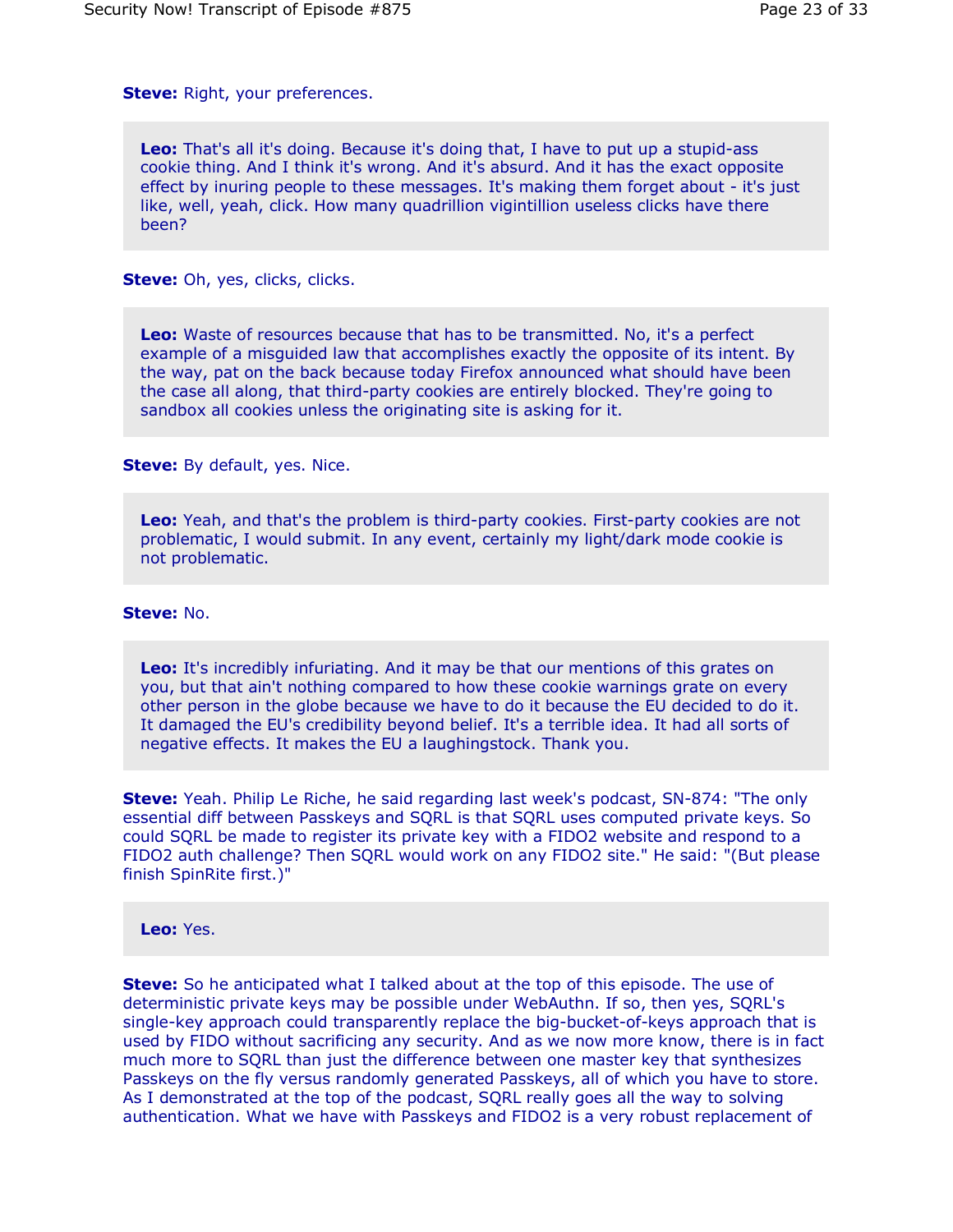usernames and passwords. So definite improvement there. And as for SpinRite, everyone should know that I'm done, done with SQRL.

**Leo:** What?

**Steve:** Except for talking about it here. I've handed it off and over to a very competent group of developers who know it now just as well as I do. And they hang out over at sqrl.grc.com. So no one need worry for a nanosecond that I will again become distracted by SQRL. That's not going to happen.

And somebody with a clever handle, lyntux, L-Y-N-T-U-X, lyntux, he said: "I wanted to remind you, @SGgrc, that a YubiKey can only hold up to 25 credentials each. That's not a problem, since there aren't that many FIDO2 websites out there. But that could change. That's another reason why SQRL is better."

Yes. And the fact that YubiKeys have a 25-credential limit also beautifully demonstrates that the FIDO project's work was never aimed at mass use and adoption. They were originally focused upon using super-secure hardware dongles for authentication to just a few crucial sites. That system was never able to scale. So when it failed to get off the ground, they relaxed their requirements and produced FIDO2.

I'm going to skip one because we're...

**Leo:** Yeah, it's my fault we started late. I apologize.

**Steve:** No, no, no, it's okay. Oh, I guess I pronounce his name Juho Viitasalo. He said: "Hi. I tried the latest SpinRite..."

**Leo:** I'm pretty sure that's not how you pronounce it, but it's going to have to do.

**Steve:** Yeah. Sorry about that. I'll just say that his Twitter handle is @juhov.

**Leo:** Yeah, that's easier, yeah.

**Steve:** "I tried the latest SpinRite EXE from your dev directory, but could not run it in Windows 7. I was hoping to burn an ISO that way. I have a failing SSD I need to massage. Can you tell how to use these executables you have on your server? Thanks."

**Leo:** Oh, boy.

**Steve:** Yeah. And Greg got a bunch of email from our listeners. And so I'm sure that he's referring to the reference we recently made to grc.com/dev/SpinRite. And I asked you, and you did, to pull up the directory listing just to sort of show how much work we did on this first phase of SpinRite. That directory contains a gazillion incremental SpinRite development releases. But they are DOS executables.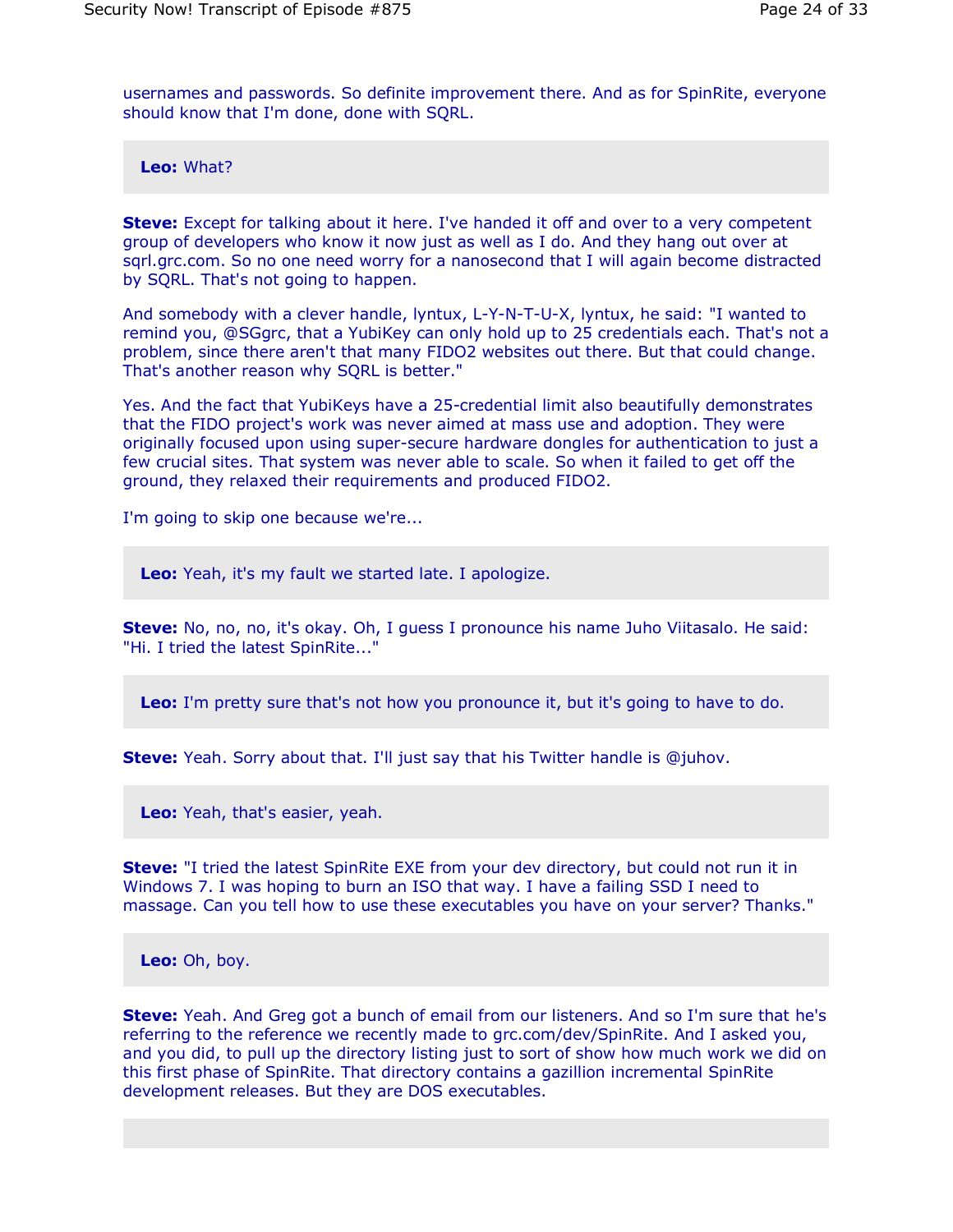**Leo:** Oh, boy.

**Steve:** Not Windows EXEs. So they definitely will not run under Windows. But moreover, even if you did run them under DOS, they do not yet move the user past the system inventory stage, where SpinRite is figuring out what you've got and how it can best work with it. That's where all of our collective work thus far has focused. Once I do have something that's operational, all existing SpinRite licensees will be able to obtain their own copies from GRC's server. But we're not quite at that stage yet. So I apologize for the confusion.

**Leo:** I'm guessing Juho thought he'd found a source of free SpinRite, which this is not.

**Steve:** Maybe, although he was expecting to burn an ISO, and the normal SpinRite that you run on Windows will do that. So it sounds like he has some understanding of the way it normally works.

**Leo:** He just wanted to upgrade. Right, right.

**Steve:** Okay.

**Leo:** Could you use the old SpinRite for an SSD? Yeah; right?

**Steve:** Yes.

**Leo:** Yeah, okay.

**Steve:** Okay. If anyone listening to this podcast has only been paying half attention, although this has been so great, I don't know how that's possible, now is the time to bring your entire focus to bear on this next question, our final question from a listener. Because it wins the award for the best question maybe ever. And I'm going to leave it hanging and unanswered until next week. So everyone will have the opportunity this next week to ponder the question and its answer. And Leo and everyone in the Discord and chat rooms, please resist the temptation to blurt out any spoilers for everyone else who wants to ponder this very intriguing question. Here it is.

Erik Osterholm tweeted: "Hi Steve. Long-time listener. I'm a little confused on the key length discussion. I always thought that encrypting twice merely doubled the effective strength. Here's my reasoning: Imagine you have an algorithm and a key that you can fully brute force in one day. If you add one bit to the key, you double the key space, and therefore it takes twice as long to brute force (or two days).

"If you instead encrypt twice, then it takes one day to decrypt the outer ciphertext, at which point you get back to the first output of ciphertext. Then in one more day you can brute force the first/inner ciphertext. Like in the first example, this takes two days. It seems to me that these are equivalent. Is there something I'm missing?" So there it is. Everybody think about that. And we'll answer the question at the top of next week's show.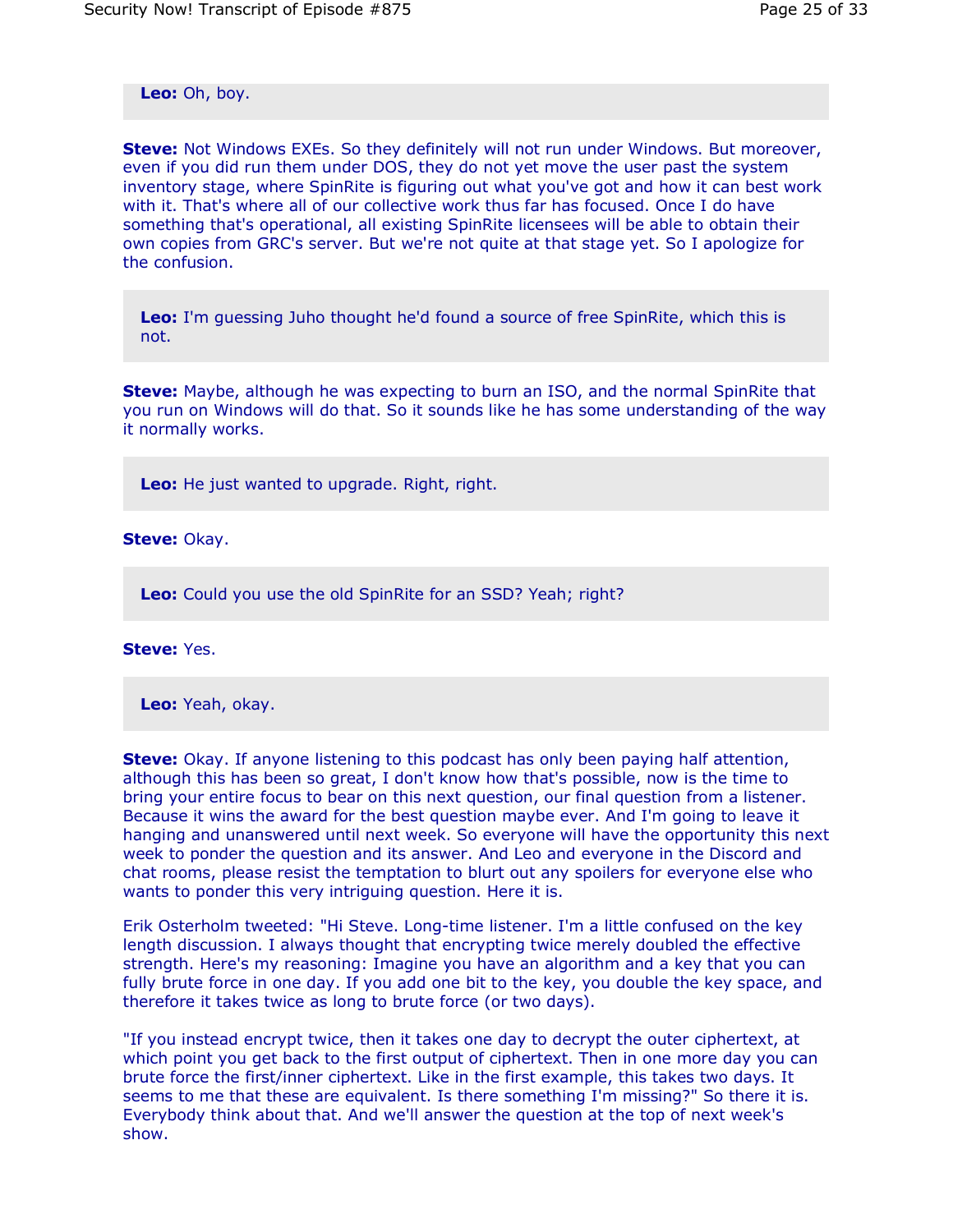**Leo:** Hmm. His logic seems sound.

**Steve:** It seems very sound.

**Leo:** Hmm.

**Steve:** So no spoilers, anybody. Don't blurt it out. Just smile if you think you've got it.

**Leo:** Ain't gonna blurt it out 'cause I don't know it. You're safe with me, Steve.

**Steve:** So let's take our last break, and we're going to delve into the so-called "PACMAN Attack," which leverages an unpatchable and unfixable flaw which exists across Apple's custom M1 chipset family.

**Leo:** [Sigh]. Okay, Steve. Let's move on.

**Steve:** So by far the biggest headline-grabbing news this past week was the teaser that Apple's much-vaunted M1 chips contain a critical bug, or bugs, that cannot be patched or repaired. First of all, only part of that is true. The reason Apple is being singled out is that their M1 ARM architecture chips are the first to use a cool new feature of the ARMv8.3 architecture known as Pointer Authentication. Everyone else plans to use it, too; they just haven't gotten their newest chips out yet.

The heading of the 14-page research paper published by four researchers at the MIT Computer Science & Artificial Intelligence Laboratory reads: "PACMAN Attacking ARM Pointer Authentication with Speculative Execution." So once again we have the spectre pun intended - of speculative execution raising its ever ugly head, this time in a new context, a new feature of the ARMv8.3 architecture initially represented by Apple's proprietary M1 chip. Okay? So what is it?

PACMAN is a novel hardware attack that can bypass the benefits of an emerging feature known as Pointer Authentication (P-A-C, PAC, so that's where the PAC comes from PACMAN). The authors of this work present the following three contributions, they feel: First, a new way of thinking about compounding threat models in the Spectre age, meaning hardware and software, not only one or the other. Second, reverse engineering details of the M1 memory hierarchy. There's almost nothing available publicly from Apple, so they had to just figure it out the hard way to pull this off in practice. And three, a hardware attack to forge kernel PACs, that is, kernel pointer authentications, from user space on M1.

They wrote: "PACMAN is what you get when you mix a hardware mitigation for software attacks with microarchitectural side channels. We believe the core idea of PACMAN will be applicable to much more than just PAC." So these guys believe that they've uncovered another entire class of exploitable microarchitectural flaws which are introduced by attempts to mitigate software attacks. We'll talk about Pointer Authentication and what it is in detail in a second.

But here's what the researchers wrote for the summary Abstract at the top of their paper. They said: "This paper studies the synergies between memory corruption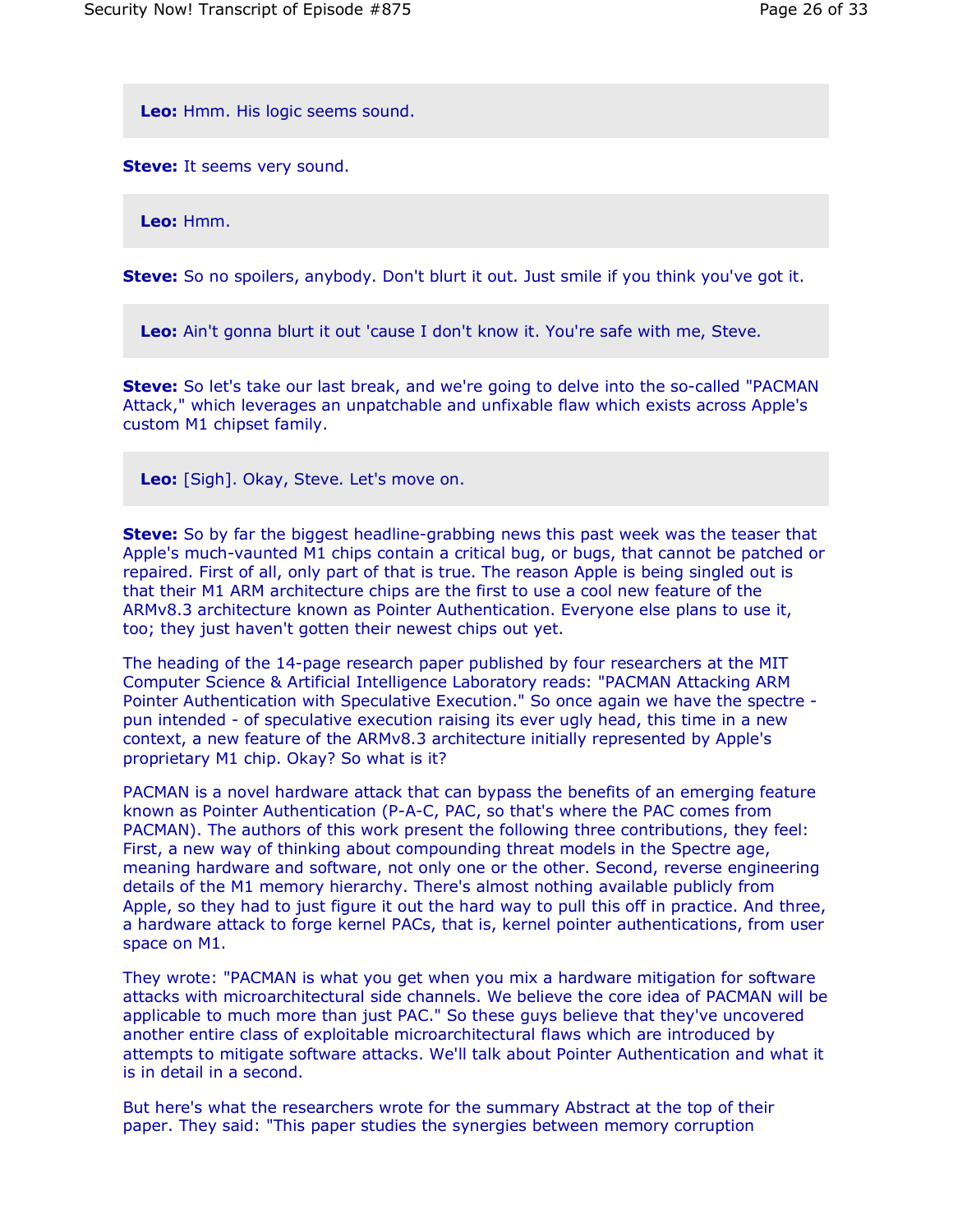vulnerabilities and speculative execution vulnerabilities. We leverage speculative execution attacks to bypass an important memory protection mechanism, ARM Pointer Authentication, a security feature that is used to enforce pointer integrity. We present PACMAN, a novel attack methodology that speculatively leaks PAC verification results via" - and I'll be explaining all this in a second - "via microarchitectural side channels without causing any crashes. Our attack removes the primary barrier to conducting control-flow hijacking attacks on a platform protected using Pointer Authentication."

In other words, pointers are what the system uses to, well, obviously to point to things; but, for example, to control its flow of control. So if you're able to change the pointers and not have that change detected, then you're back where you were being able to, without this protection, obviously, being able to, if you're able to get down into the kernel, to do things.

So they said: "We demonstrate multiple proof-of-concept attacks of PACMAN on the Apple M1 SoC [System on a Chip], the first desktop processor that supports ARM Pointer Authentication. We reverse engineer the TLB" - the Translation Lookaside Buffer, which is the way memory is organized these days - "on the Apple M1 SoC and expand microarchitectural side-channel attacks to Apple processors." Meaning before it had been Intel stuff; right? So now Apple. "Moreover, we show that the PACMAN attack works across privilege levels, meaning that we can attack the operating system kernel as an unprivileged user in user space."

And I loved how they set this up and framed this work in their paper's short introduction, so I want to share it, too, just two paragraphs. They said: "Modern systems are becoming increasingly complex, exposing a large attack surface with vulnerabilities in both software and hardware. In the software layer, memory corruption vulnerabilities such as buffer overflows can be exploited by attackers to alter the behavior or take full control of a victim program. In the hardware layer, microarchitectural side-channel vulnerabilities such as Spectre and Meltdown can be exploited to leak arbitrary data within the victim program's address space.

"Today it is common for security researchers to explore software and hardware vulnerabilities separately, considering the two vulnerabilities in two disjoint threat models. In this paper, we study the synergies between memory corruption vulnerabilities and microarchitectural side-channel vulnerabilities. We show how a hardware attack can be used to assist a software attack to bypass a strong security defense mechanism. Specifically, we demonstrate that by leveraging speculative execution attacks, an attacker can bypass an important software security primitive called ARM Pointer Authentication to conduct a control-flow hijacking attack."

Okay. So what is ARM Pointer Authentication? We've talked, and Leo was just talking about canaries; right? We've talked about related attack mitigation measures in the past. Remember stack cookies? They're a form of canary. The idea with stack cookies is that the system places little bits of unpredictable crypto hashes on the stack as a means for detecting when a buffer overrun has just occurred. So before executing a return from a subroutine, which is when the overwritten attack code would get executed, the bit of code performing the return first checks the stack for the proper cookie, the proper canary, and only executes the return if the value found at the location matches what's expected.

The idea is that attackers don't have nearly sufficient visibility into the system to know what the cookie should be, so their attempt to overrun a buffer on the stack is inherently somewhat brute force. You know, kind of a blunderbuss approach. The cookie allows their overwriting to be proactively detected before the contents of the stack is trusted and acted upon.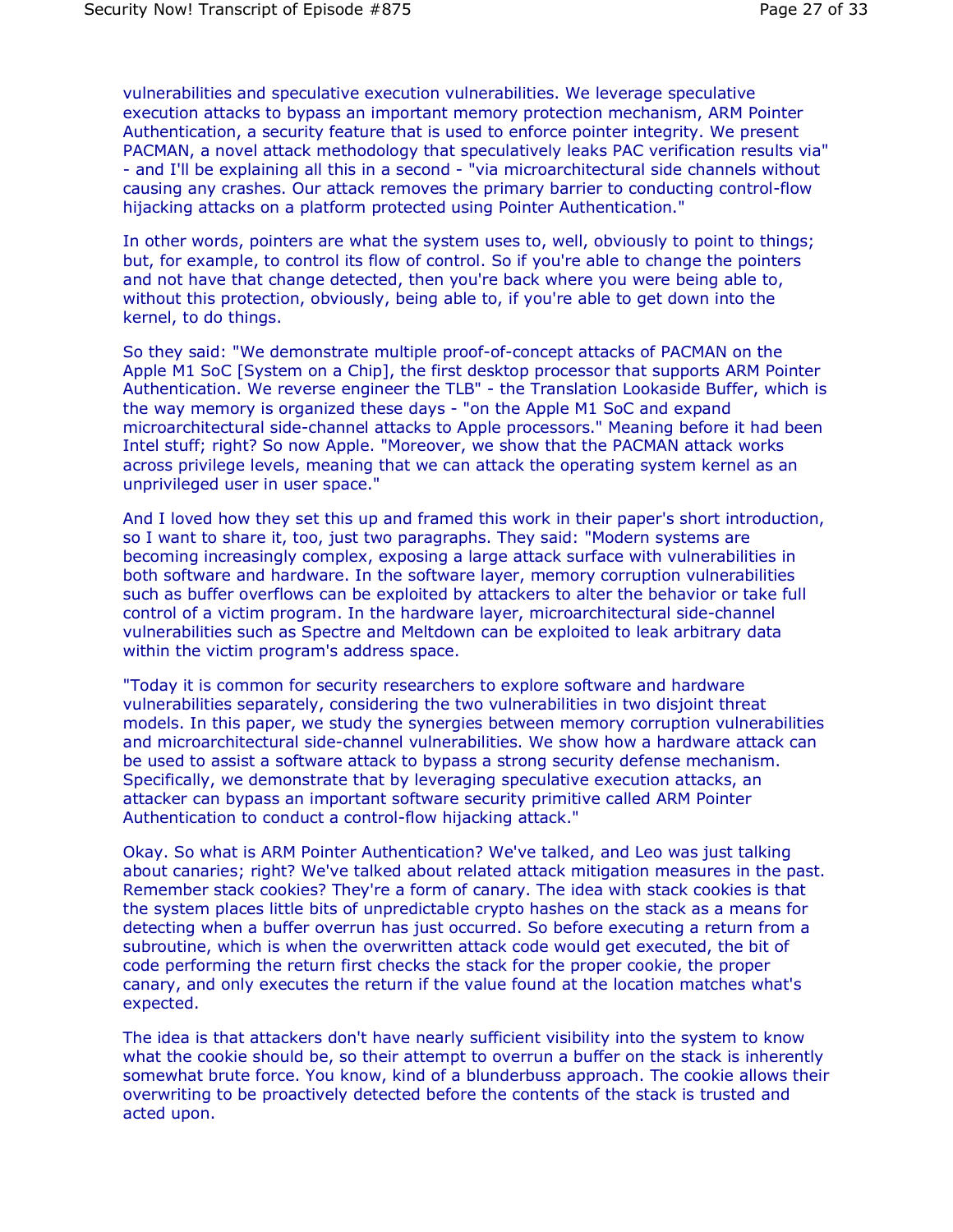What the ARMv8.3 architecture introduces is a clever means of adding a tiny authentication hash - actually it can be too tiny, as it turns out, we'll get there in a second - adding a tiny authentication hash into ARM pointers as a means for detecting any unauthorized changes to that pointer. As we know, the ARM architecture is 64-bits wide. That means that it will have 64-bit pointers. But 64-bits is - I can't even pronounce this number. We now know we could.

**Leo:** It's a vigintillion.

**Steve:** It's a virgintillion, yes. It's 18,446,744,073,709,551,616.

**Leo:** It's a big number.

**Steve:** That's how many 64 bits gives you. Said another way it's, get this, 18.446 billion gigabytes of pointer space. 18.4456 billion gigabytes of pointer space in 64 bits. Since no one has nearly that much RAM in 2022, we'll see what happens 10 years from now, that means that a large number of the high-order bits of 64-bit ARM memory pointers are always going to be zero. So the clever ARM engineers realized that they could set a boundary point in their pointers. To the right of the boundary is a valid pointer which is able to address as much memory as a system has. And to the left of the boundary, using all of the bits, the high order bits, which are always going to be zero because they can't ever, because the system doesn't have enough memory for them to ever come into use, those can now be cleverly used to validate the bits on the right.

Here's how the MIT guys describe this. They said: "Memory corruption vulnerabilities pose a significant security threat to modern systems." Right. We're talking about that pretty much all the time on this podcast. They said: "These vulnerabilities are caused by software bugs which allow an attacker to corrupt the content of a memory location. The corrupted memory content, containing important data structures such as code and data pointers, can then be used by the attacker to hijack the control flow of the victim program. Well-studied control-flow hijacking techniques include return-oriented programming (ROP)" - which we've discussed at length in the past - "and jump-oriented programming (JOP).

"In 2017, ARM introduced Pointer Authentication (PA for short) into ARMv8.3 as a security feature to protect pointer integrity. Since 2018, Pointer Authentication has been supported in Apple processors, including multiple generations of mobile processors and the recent M1, M1 Pro, and M1 Max chips. Multiple chip manufacturers, including ARM, Qualcomm, and Samsung, have either announced or are expected to ship new processors supporting Pointer Authentication. In a nutshell," they wrote, "Pointer Authentication is currently being used to protect many systems and is projected to be even more widely adopted in the upcoming years. Pointer Authentication makes it significantly more difficult for an attacker to modify protected pointers in memory without detection. Pointer Authentication protects a pointer with a cryptographic hash. This hash verifies that the pointer has not been modified, and is called a Pointer Authentication Code, or PAC for short."

Okay, so this is really clever. It essentially makes 64-bit pointers self-authenticating such that any change to any of the pointer's 64 bits will trigger a protection fault and cause the operating system to immediately terminate the offending program. The Achilles heel of this approach is that there are not a large number of authentication bits available. In the case of macOS v12.2.1, which extravagantly uses 48 of the total 64 bits for valid pointers, only 16 bits remain available for the authentication role. As we know, 16 bits is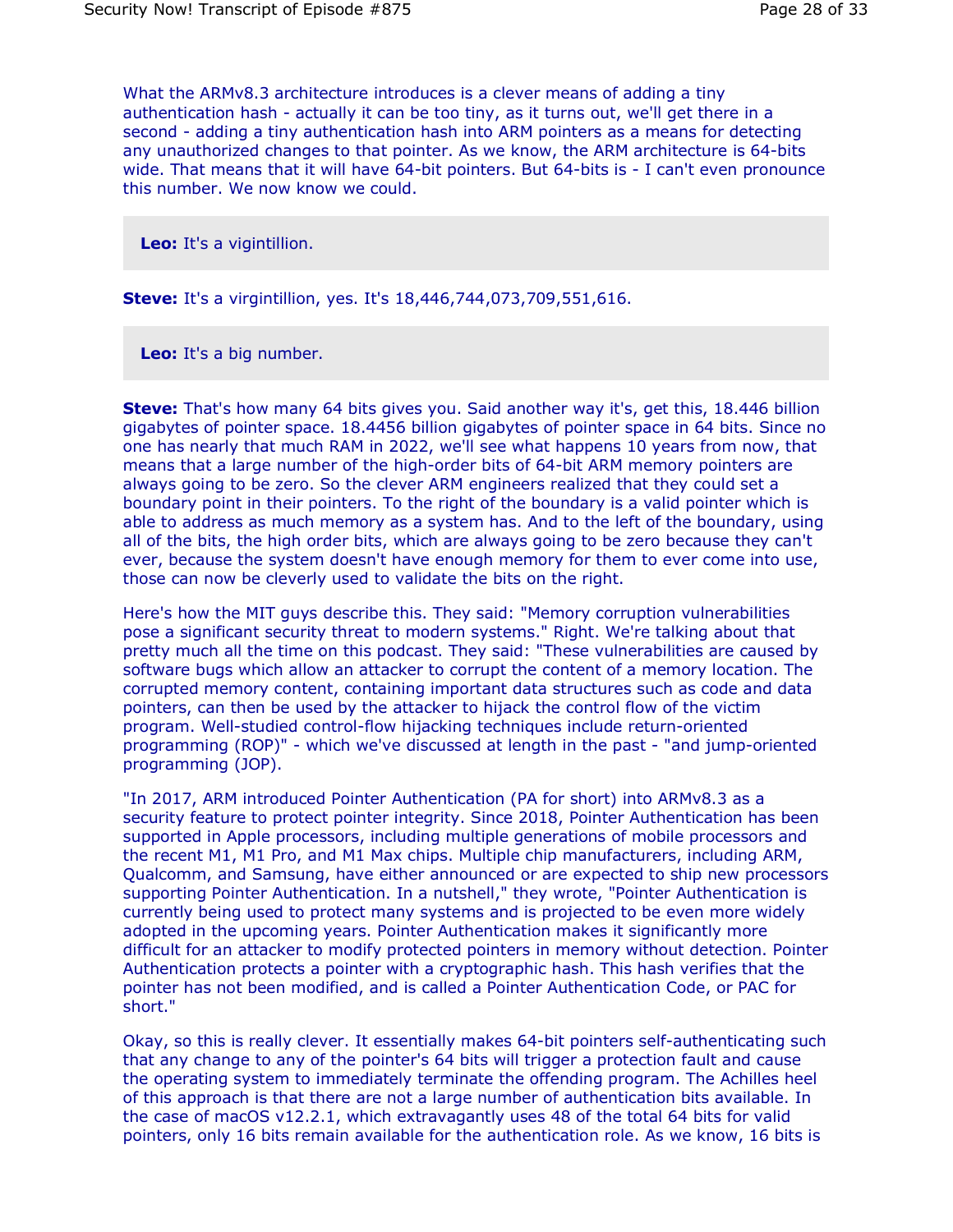a famous number. It's 64K. That's the total number of possible combinations that can be taken by any 16-bit value. Again, here's what the researcher's describe.

They said: "Considering that the actual address space in a 64-bit architecture is usually less than 64 bits" - yeah, less than that 18 billion gigabytes - "for example, 48 bits on macOS 12.2.1 on M1," they said, "Pointer Authentication stores the Pointer Authentication Code (PAC) together with the pointer in these unused bits. Whenever a protected pointer is used, the integrity of the pointer is verified by validating the PAC using the pointer value. Use of a pointer with an incorrect PAC will cause the program to crash.

"With Pointer Authentication in place, an attacker who wants to modify a pointer must correctly guess or infer the matching PAC of the pointer after they've modified it. Depending on the system configuration, the size of the PAC, which ranges from 11 to 31 bits, may be small enough to be brute forced. However, simple brute forcing approaches cannot break Pointer Authentication. The reason is that every time an incorrect PAC is used, the event results in a victim program crash. Restarting a program after a crash results in changed PACs, as the PACs are computed from renewed secret keys every time the program runs. Moreover, frequent crashes can be easily captured by anomaly detection tools."

The breakthrough that these guys achieved was finding a way to successfully brute force probe for the proper authentication code given a modified pointer. By doing that, they're able to make up their own PAC for whatever pointer value they need. So, the final piece of description I'll share from their paper is the PACMAN Attack.

"In this paper, we propose the PACMAN attack, which extends speculative execution attacks to bypass Pointer Authentication by constructing a PAC oracle. Given a pointer in a victim execution context, a PAC oracle could be used to precisely distinguish between a correct PAC and an incorrect one without causing any crashes." In other words, exactly what's needed for brute forcing. They said: "We further show that with such a PAC oracle, the attacker can brute force the correct PAC value while suppressing crashes and construct a control-flow hijacking attack on a Pointer Authentication-enabled victim program or operating system.

"The key insight," they said, "of our PACMAN attack is to use speculative execution to stealthily leak PAC verification results via microarchitectural side channels. Our attack works relying on PACMAN gadgets. A PACMAN gadget consists of two operations: First, a pointer verification operation that speculatively verifies the correctness" - or not, typically - "of a guessed PAC; and, two, a transmission operation that speculatively transmits the verification result via a microarchitectural side channel." So these guys have gotten very clever. But then bad guys are, too.

"The pointer verification operation is performed by an authentication instruction, one of the new instructions introduced in ARMv8.3, which outputs a valid pointer if the verification succeeds, and an invalid pointer otherwise. The transmission operation can be performed by a memory load/store instruction or a branch instruction taking the output of the pointer as an address. If a correct PAC is guessed, the transmission operation will speculatively access a valid pointer, resulting in observable microarchitectural side effects. Otherwise, the transmission step will cause a speculative execution due to accessing an invalid pointer." They said: "Note that we execute both operations on a mis-speculated path. Thus, the two operations will not trigger architecture-visible events" - god, that's clever - "avoiding the use where valid guesses result in crashes."

So they've basically taken what we've learned in the last few years about microarchitectural side effects, the idea that subtle variations in branches taken and not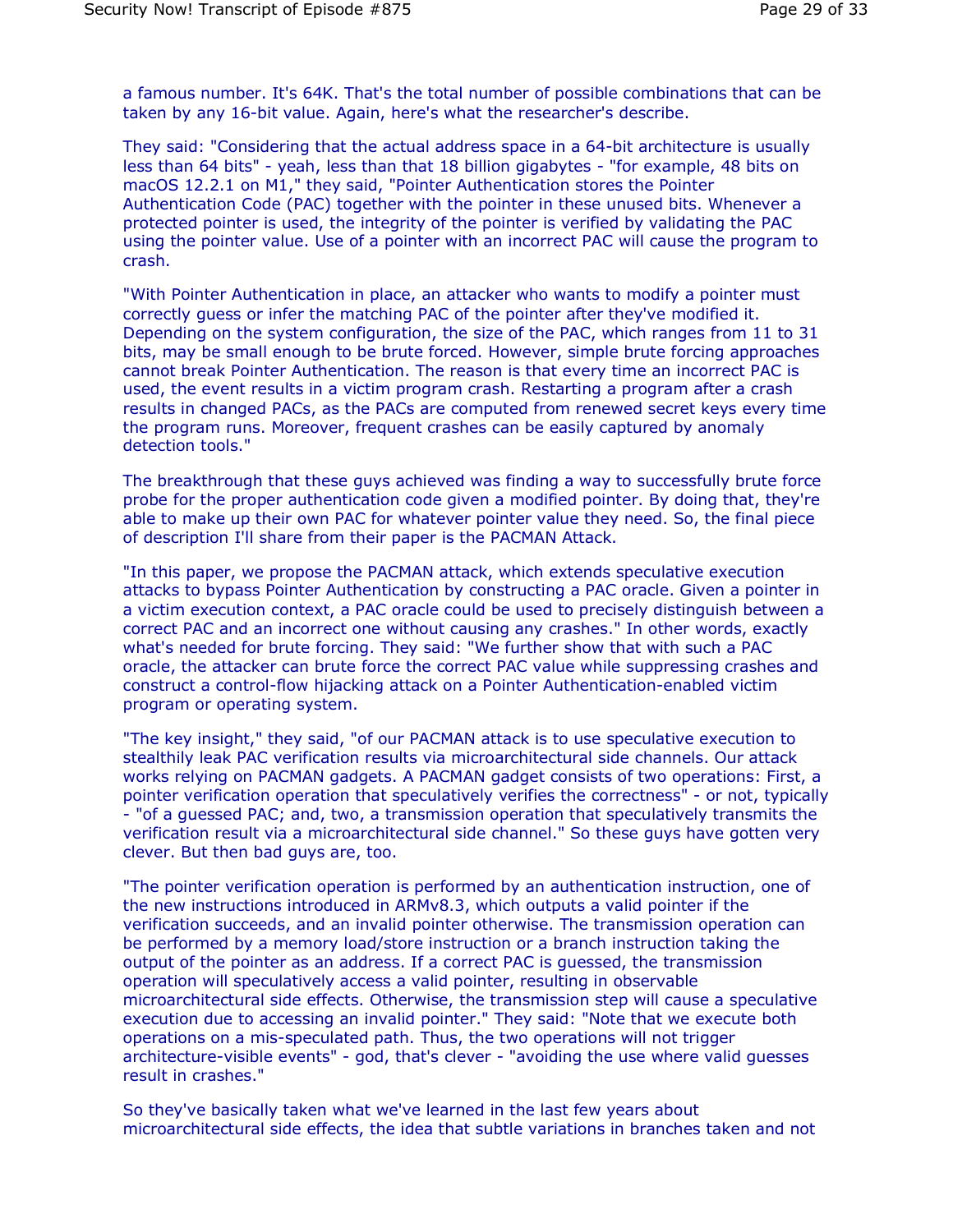taken can be sensed across process because they're left in the hardware that everyone shares, and you're not going to cause a crash because they're deliberately arranging that these tests occur in the speculation path which the processor never executes. So the side effects are generated by the speculation portion of the engine which is executing ahead of where the processor is actually going. The processor doesn't take that path, so no mistake, no crash occurs. No exception fault is triggered. Yet it still leaves a trace, a footprint in the microarchitecture which they're able to sense. This is just so cool.

Okay. So now we bottom-line it. What does all this actually mean for those relying upon the security of Apple's M1-based devices? In their own FAQ, the researchers provide some reality-check answers. Does this attack require physical access, they ask themselves? "No. We actually did all our experiments over the network on a machine in another room. PACMAN works just fine remotely, even if you have unprivileged code execution." Should I be worried? "As long as you keep your software up to date, no. PACMAN is an exploitation technique. On its own it cannot compromise your system. While the hardware mechanisms used by PACMAN cannot be patched with software features, memory corruption bugs can be."

Can I tell if someone is using PACMAN against me? They replied: "Much like the Spectre attack our work is based on, PACMAN executes entirely in the speculative regime and leaves no logs. So probably not." They ask, why do you need a software bug to do the PACMAN attack? And they answer: "PACMAN takes an existing software bug (memory read/write) and turns it into a more powerful primitive (pointer authentication bypass). For our demo, we add our own bug to the kernel using our own kernel module. In a realworld attack, you would just find an existing kernel bug. Our demo only uses the kernel extension for adding a software bug. The entire attack runs in user space. So an attacker with an existing bug could do the same attack without the extension that their proof of concept provides." Finally, Is PACMAN being used in the wild? And they replied: "To our knowledge, no."

Now, Apple's response didn't offer much. They officially said: "We want to thank the researchers for their collaboration as this proof of concept advances our understanding of these techniques." Yeah, uh-huh, I bet. "Based on our analysis, as well as the details shared with us by the researchers, we have concluded this issue does not pose an immediate risk to our users and is insufficient to bypass device protections on its own."

Okay. That was carefully worded to be exactly factually correct. And it is. Generally speaking, the common M1 chip user does not have anything to worry about more after this than they did before. But the authors never suggested that this could be used in any form of standalone attack. What this does mean is that successful attacks against current and future ARM chips equipped with Pointer Authentication will need to be more complex in order to also defeat this new extra layer of protection. Because the protection is there, and it's good. But the attacks are going to have to be more complex to defeat it, and they can. As is, Apple's M1 chips based on the ARMv8.3 architecture are thus significantly more difficult to successfully attack than other systems which lack this additional, though imperfect, layer of protection.

And I'll close with this observation: Apple's allocation of 48 bits for their pointers, which affords access to more than a quarter million gigabytes of RAM, is obviously excessive in the extreme. Before this paper was published, Apple's engineers probably thought, what the hell, we have 64 bits of pointer space, so we'll use the lower 48 for pointing and the upper 16 for pointer authentication. Assuming at the time that it was not possible to brute force probe for the correct value of those 16 spare bits, Apple's engineers likely thought that there would only be one chance in 65,536 of an attacker correctly guessing the proper hash for a modified pointer; and a wrong guess, the first wrong guess, any wrong guess, would cause the victim program to be immediately terminated.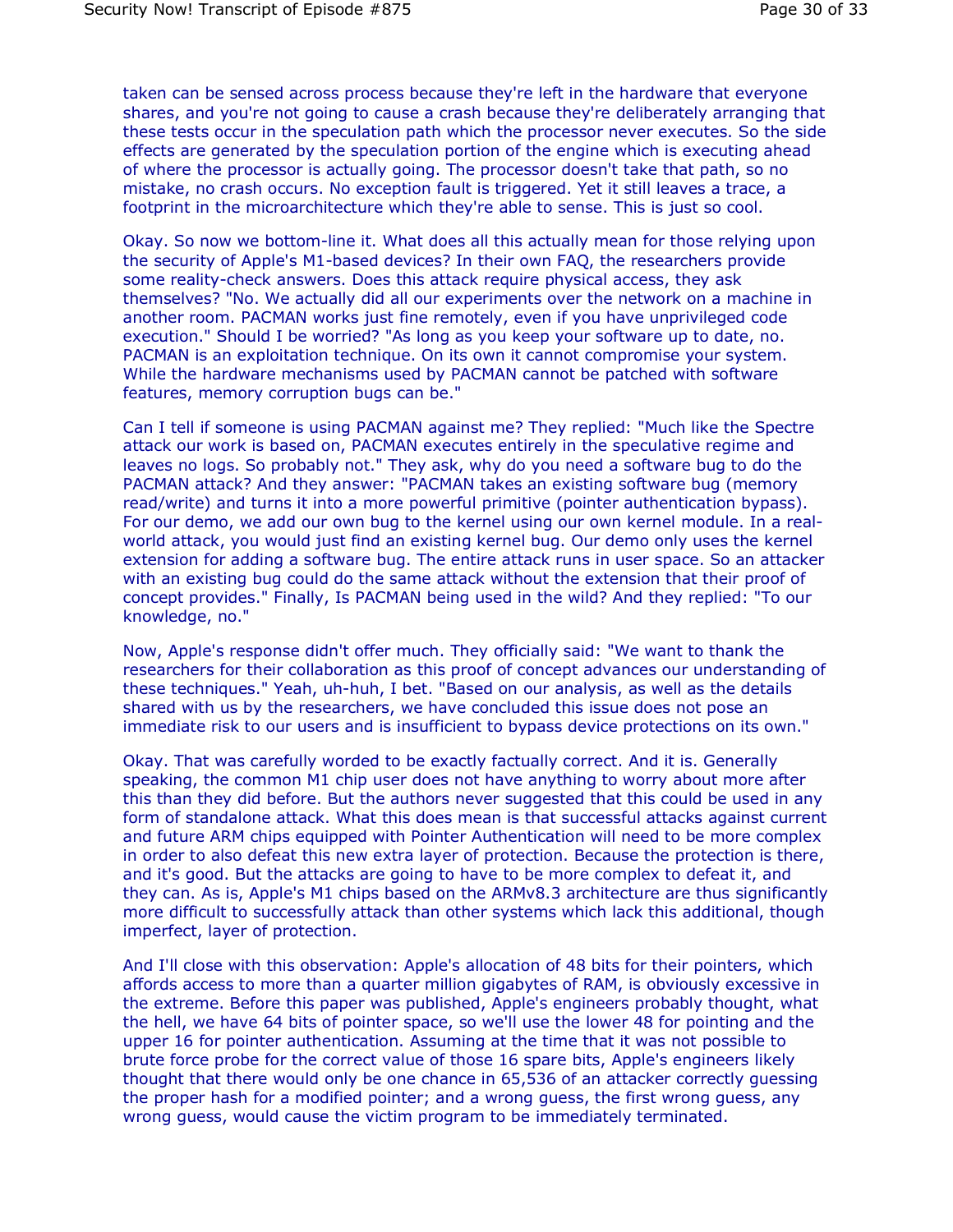But now we know that 16 bits - now we know that 16 bits is not sufficient. So Apple could choose to significantly strengthen their Pointer Authentication by tightening down on the active pointer space, maybe even setting it up dynamically based upon the amount of RAM a system actually contains. A large system, even a large system with 64 gigabytes of RAM requires pointers to consume only 36 bits. 36 bits lets you address 64GB of RAM. That leaves 28 bits for authentication, which is 4,096 times more difficult and time consuming to brute force, with no other overhead or cost to the system. In any event, the sky is once again not falling, and all is well.

**Leo:** Good. Could it fall in the future?

**Steve:** Well, when you consider that every time we attempt to plug in a USB plug it fails, it could be that the attacker will guess right the first time.

**Leo:** Yes, it could be.

**Steve:** Even though they've got one chance in 65,536. I mean, I've never plugged in a USB plug correctly the first time. It just it never happens.

**Leo:** Never happens.

**Steve:** Which demonstrates, like that black cat, remember, that kind of flickered. Two cats walked by the matrix, and that represented a glitch in the matrix?

**Leo:** Yeah.

**Steve:** We've got a glitch here. You know, the best thing about USB Type C is that this may actually be an attempt to cover up this bug.

**Leo:** Hiding the glitch. I think you're right.

**Steve:** Now it doesn't matter. You will get it right the first time, every time. And with time those old Type A connectors, they'll fade away, and this bug in reality that made it very possible, I mean, somewhere someone is thinking, boy, those humans are dumb. Every time they try to plug in those USB things...

**Leo:** They never notice.

**Steve:** No. We can't change the code in the simulation now. It's running. We cannot patch it on the fly. So we just have to put up with this bug in USB Type A connectors. But now those are going to fade into the past. We're going to get Type C, and nobody will even know.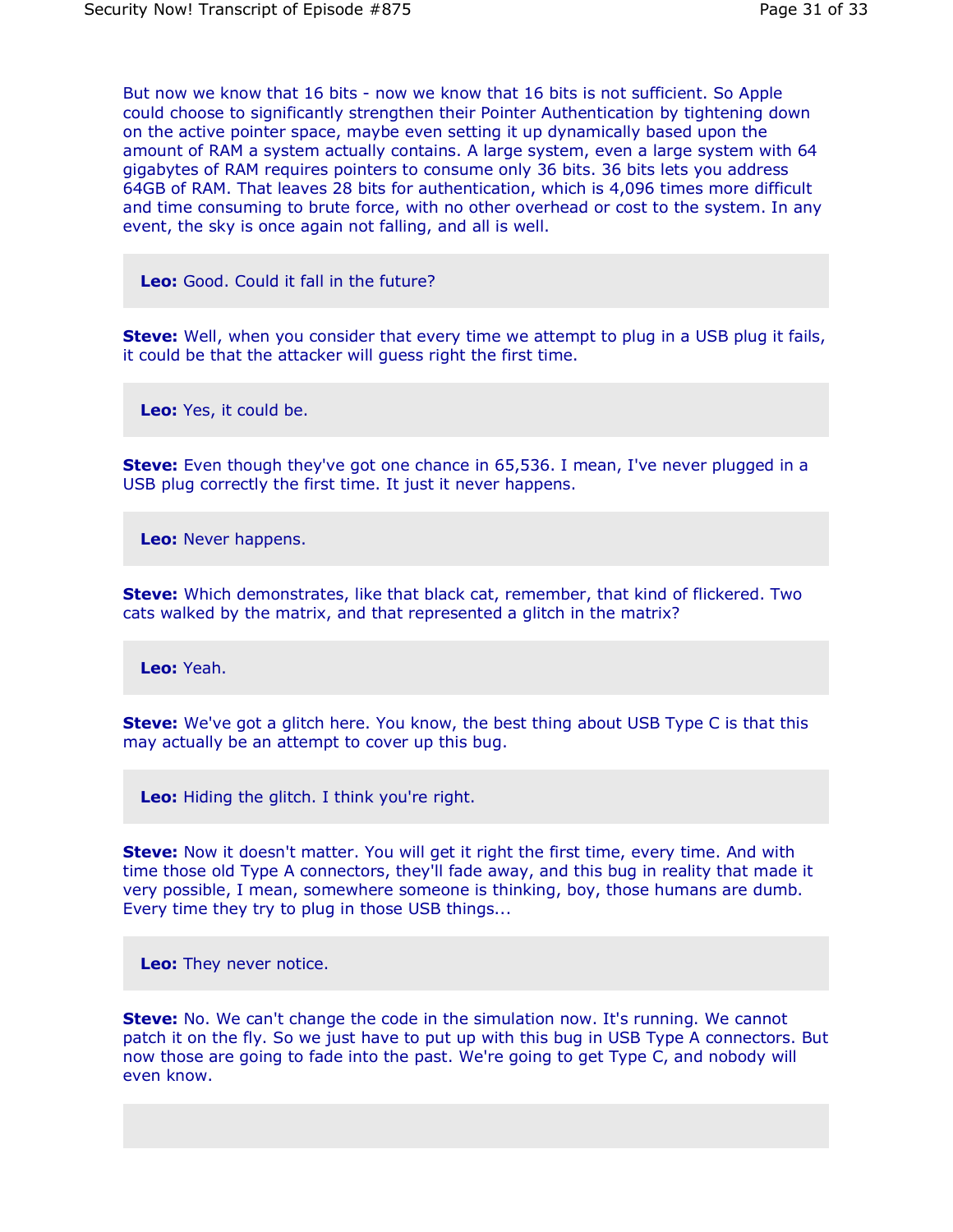**Leo:** Ah. See? Brilliant. Brilliant. That matrix, it knows what it's doing. Well, thanks for joining us on the red pill edition of Security Now!. Mr. Steve Gibson lives at @SGgrc on the Twitter if you want to leave him a DM. He also has a little website he calls GRC.com, the Gibson Research Corporation. What he's researching right now, SpinRite 6.1. SpinRite 6 is current, world's best mass storage maintenance and recovery utility. 6.1 is imminent. And if you buy 6.0 now you'll get 6.1 when it comes out. You can also participate in the development of 6.1. You can also find this show there. He has a couple of unique versions, a 16Kb audio version. Why don't you do 8-bit? Why not just go all the way, do 4-bit audio?

**Steve:** We would call that the Minecraft edition.

**Leo:** Yeah, 8-bit audio. 16-bit audio, which is smaller, obviously, than the normal 64Kb audio. He also has transcripts which are actually very handy for searching and reading. And of course the 64Kb audio, the standard version. That's all at GRC.com. While you're there, check out all the wonderful goodies Steve makes available to you for free. And of course his bread and butter, SpinRite.

We have audio and video on our website, TWiT.tv/sn. There's a YouTube channel with a video dedicated to Security Now!. Just search YouTube for Security Now!. You'll also be able to subscribe because it's a podcast. As soon as we're done editing this thing, cleaning it all up, polishing it up, we'll put it out on the Internets, and you can get it just by subscribing in your favorite podcast player. If your podcast player has ratings, leave us a five-star, would you? Let the world know. Everybody needs to know.

**Steve:** I mean, this was clearly a five-star episode.

**Leo:** I don't know how you can get any better than this one. But we'll find out next week, that's for sure. We do this show every Tuesday. We try to do it around 1:30 Pacific, if Leo isn't a laggard, a slug. 1:30 to 2:00, something like that, Pacific. 1:30 is 4:30 Eastern, 20:30 UTC. The livestreams are at live.twit.tv. There are chatrooms. The IRC chatroom is free and open to all at irc.twit.tv. I will be back here next week. I know you will, too, Steve, for Episode 876. More revelations.

**Steve:** And the answer to the big question, why is double encrypting not only twice as strong, but exponentially as strong?

**Leo:** Takes one day to do the outer shell, one day to do the inner shell. It should take the same amount...

**Steve:** Seems right to me.

**Leo:** Should be one plus one; right?

**Steve:** Seems right to me.